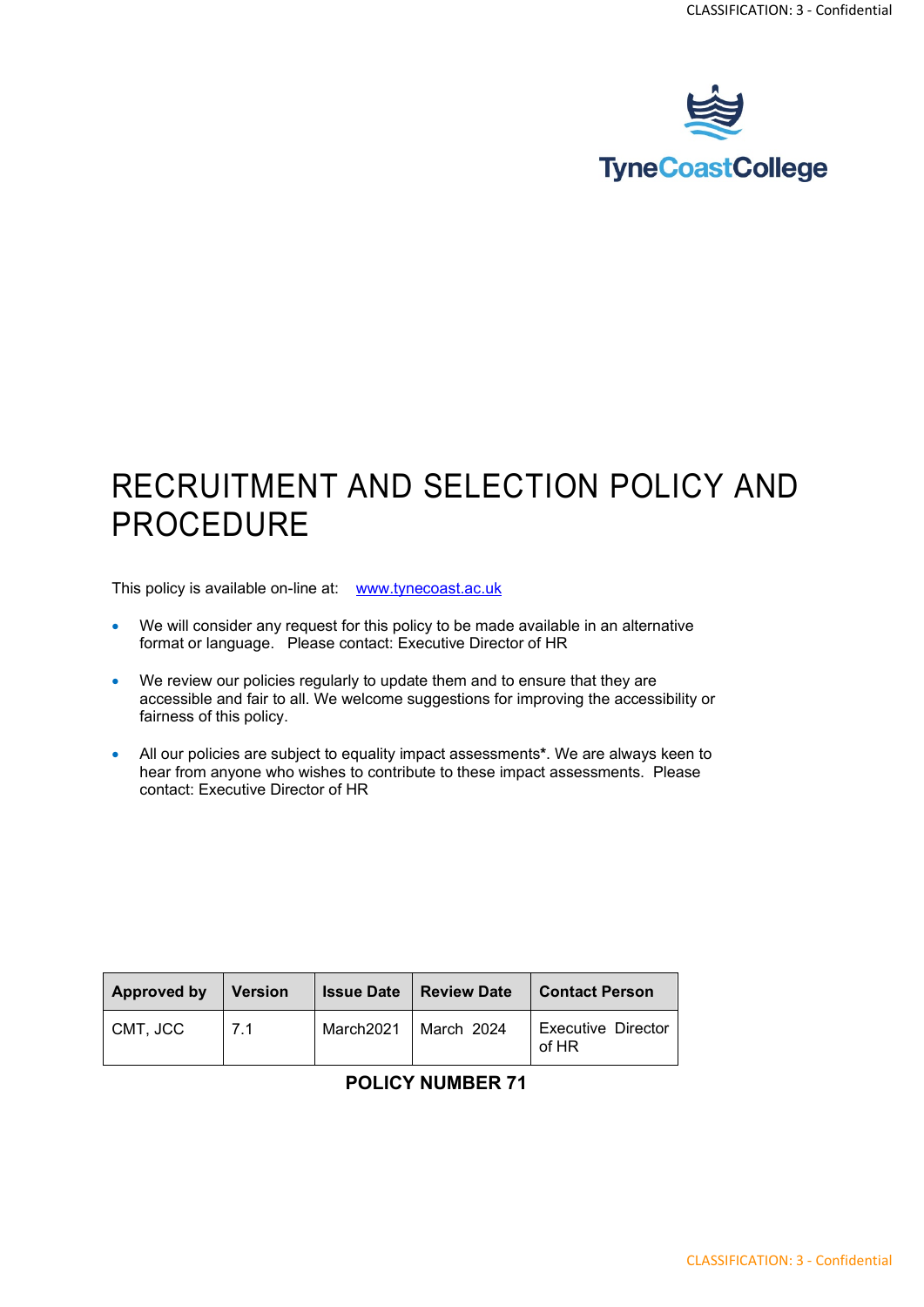## POLICY AIM AND SCOPE

Tyne Coast College aims to identify, attract and recruit outstanding individuals from the widest pool of candidates possible, and is committed to offering opportunities across the College to our existing employees.

Employment opportunities are open and accessible to all on the basis of their individual qualities and personal merit.

The aim of this policy is to ensure that:

- We recruit the right employees with the skills required to meet the needs of the students and the college
- We adopt a fair, efficient and cost effective recruitment and selection process
- The safeguarding and welfare of Children and Vulnerable Adults is paramount at each stage of the process. This policy complies with government guidelines as outlined in 'Keeping Children Safe in Education' (January 2021).
- We adopt best practice and all employees involved in the process will receive the required support
- We comply with all the relevant legal requirements including the Equality Act (2010) and UK Immigration legislation.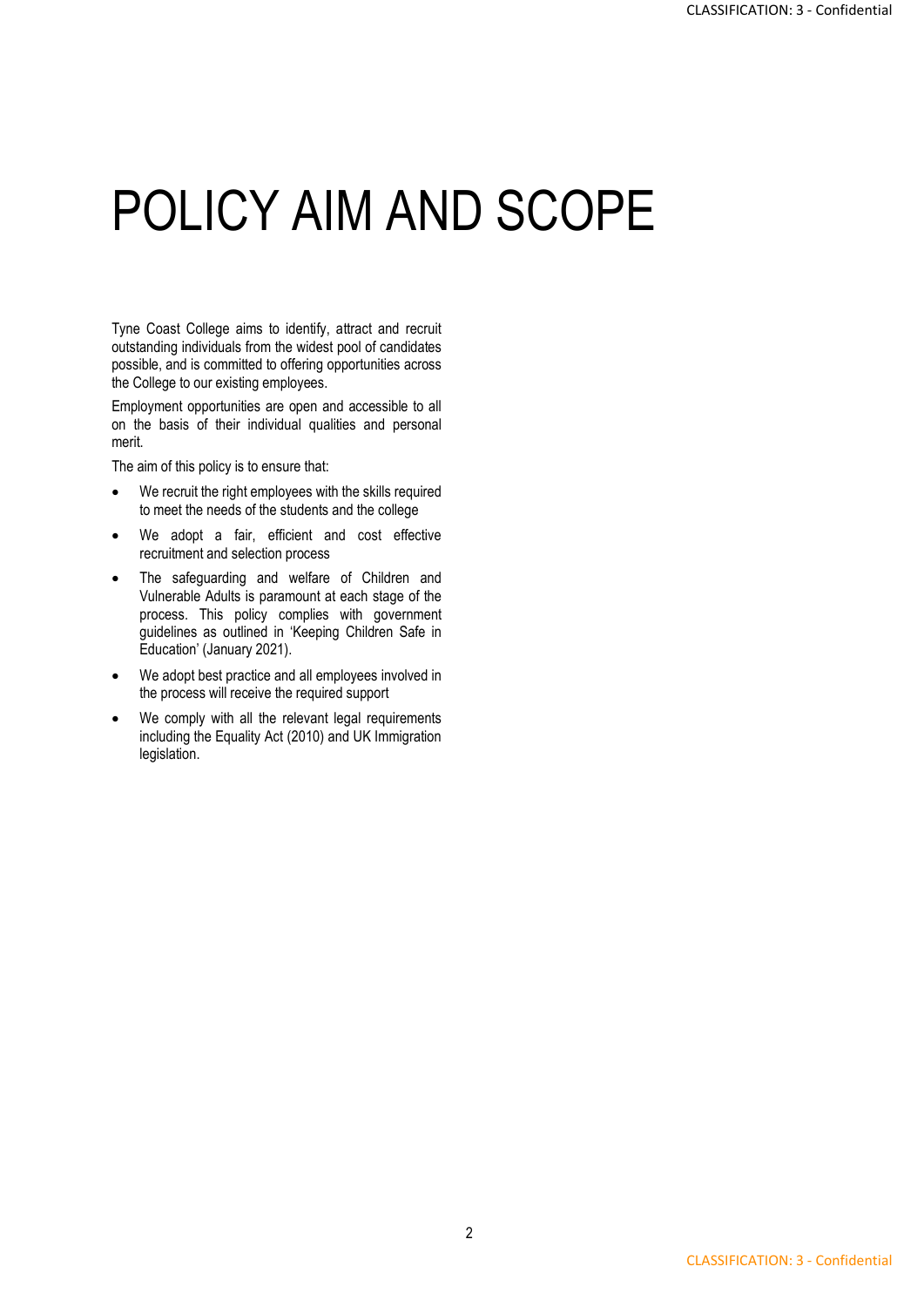# ROLES AND RESPONSIBILITIES FOR RECRUITMENT

We thought it would be helpful to clarify the roles of those involved in recruitment & selection activity. If you have any questions or would like any further information please contact the HR team.

#### **Managers' role in recruitment & selection activity**

Recruitment is a key part of the role of all managers. This involves:

- Forward planning of their workforce to ensure the continuity of service
- Demonstrating open, fair and reasonable treatment to existing and prospective employees
- Attending in house recruitment and selection training at least every two years.
- Giving consideration to alternatives and determining whether the post needs to be filled.
- Completing the Request to Fill documentation if the post does need to be filled
- Creating the Job Description and Person Specification and identifying the key selection criteria for the role
- Identifying time to conduct interviews and setting timescales for the recruitment exercise
- Completing and submitting all the relevant documents including the short listing matrix and interview paperwork.

#### **HR team's role in recruitment & selection activity**

The HR team is responsible for the provision of an effective and efficient recruitment service to facilitate the appointment of employees into post, including:

- Advising managers on recruitment & selection activity
- Recruitment advertising
- All administrative functions relating to the recruitment process (unless otherwise agreed).
- Attending interviews to maintain and monitor consistency. It is not a requirement that HR attend every interview provided that appointing officers and/or others taking part in the interview panel have received 1:1 guidance on the implementation of this policy from their HR representative.
- Ensuring that all pre-employment checks are undertaken prior to the final offer of employment; undertaking Disclosure and Barring Checks in line with College policy.
- Making the offer of employment and issuing the contract
- Liaising with the Occupational Health Department, who will be responsible for all health screening checks and vaccinations prior to appointment.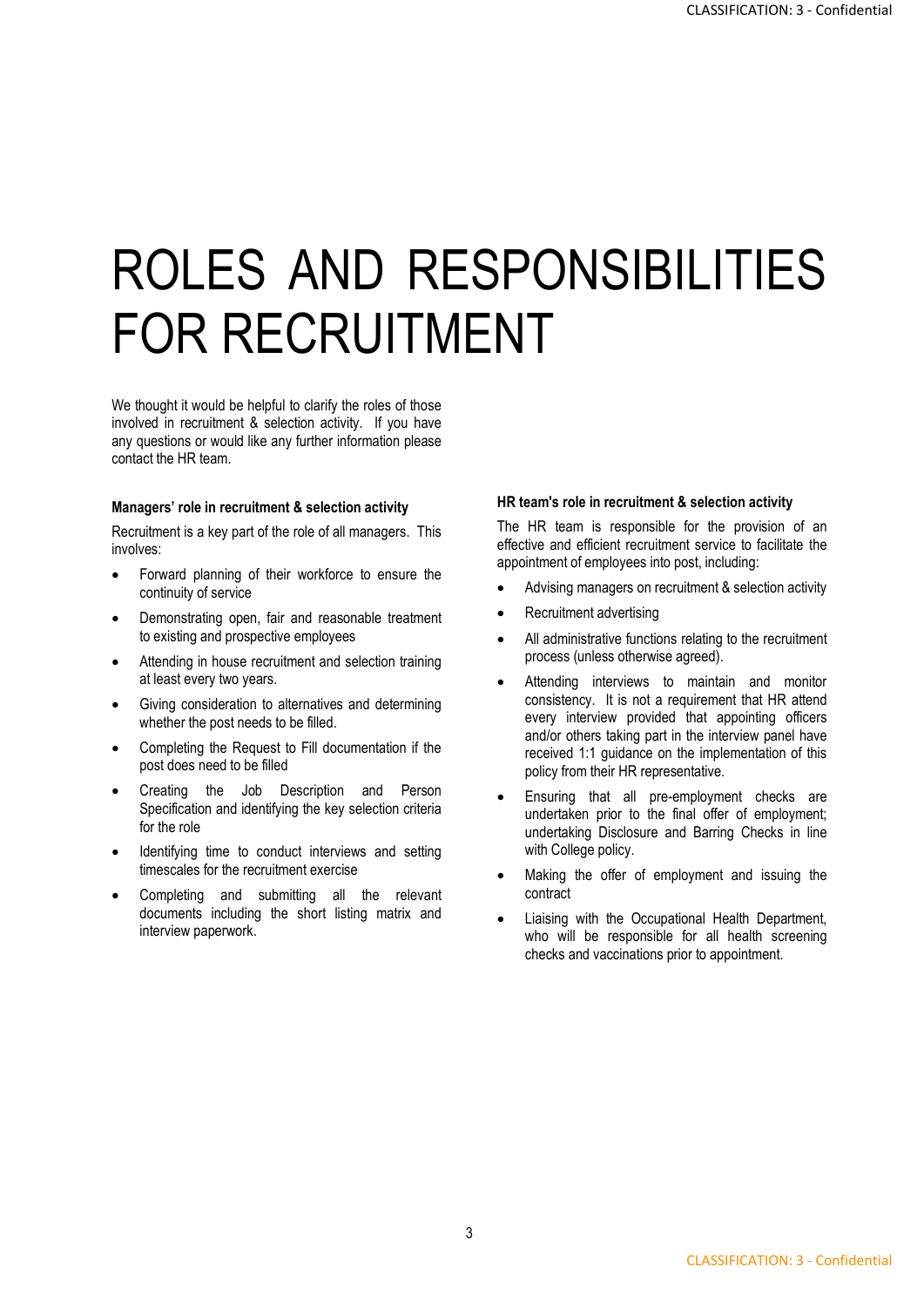## REVIEWING THE VACANCY

The following considerations should be taken into account by the relevant manager when considering the need for recruitment:

- Does the post need to be filled? Could aspects of the role be absorbed into other roles?
- Could any current staff be trained or developed into a role?
- Is the existing job description still relevant? Has the role changed?
- Are there any changes anticipated that will require additional or different skills or experience?
- Can anything be learned from the last post holder about how the job is done or from the reason he/she left?
- Could the post be done on a job-share or part-time basis?
- Consider ways to increase job satisfaction in the role.

A member of the HR team will be in contact once a post has been authorised to discuss any relevant changes to the person specification or job description.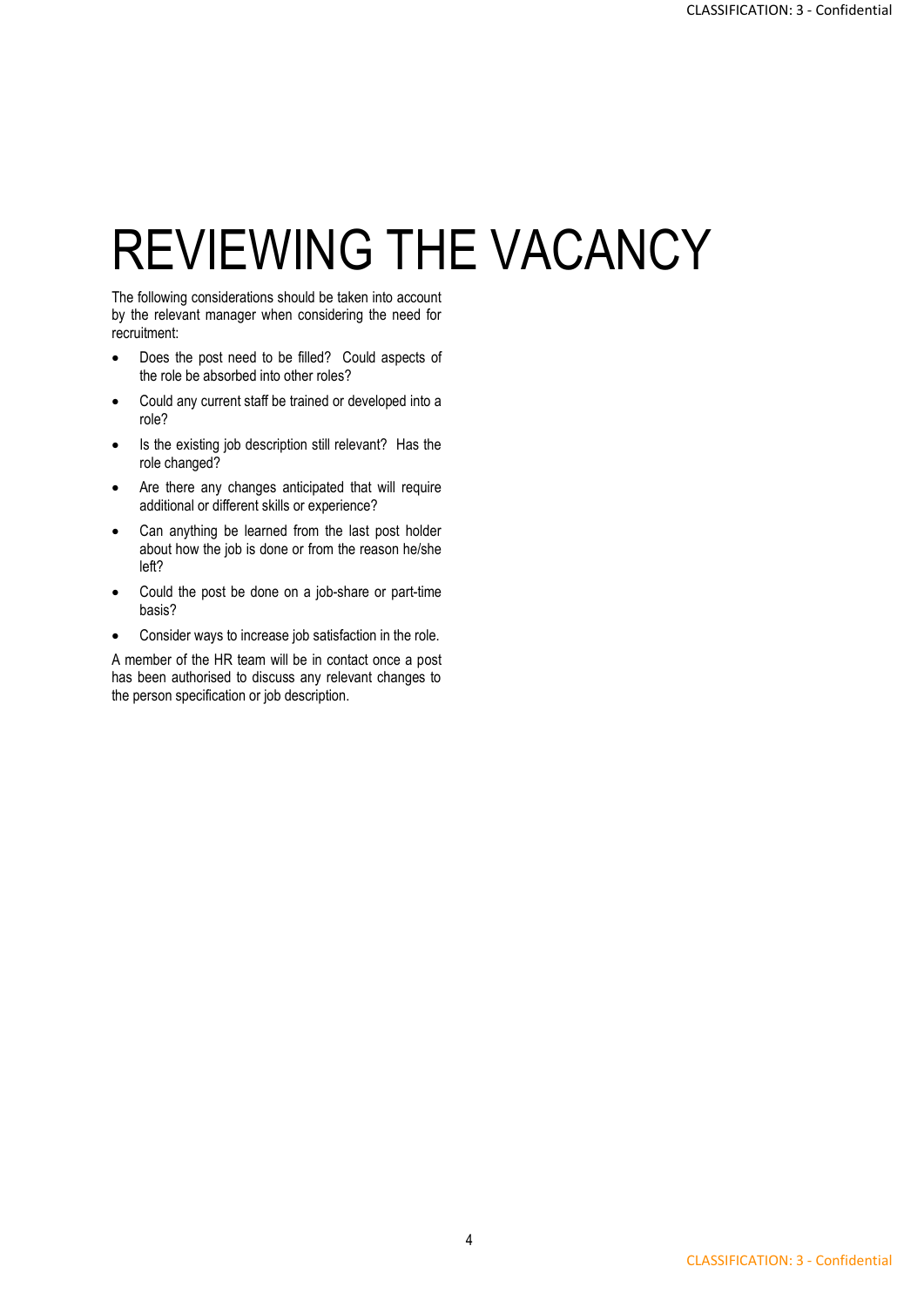## TYPES OF APPOINTMENT

#### **Temporary/Fixed term appointments (including agency staff)**

Fixed term or temporary appointments (including agency staff) should only be used if the funding for the post is non-recurring or if there is a service need to do so i.e. to cover Maternity Leave, long term sick leave, career breaks or during a period of service re-organisation.

Casual workers may be used in similar circumstances. However, the nature of casual work is more adhoc and transient than that of temporary or fixed term employees.

Employees on fixed term, temporary or casual contracts should not be treated any less favourably than other employees.

#### **Secondments**

A secondment refers to the temporary transfer of an employee to another department or organisation. Secondments may be either internal or external to the College.

Internal secondments can often be a valuable way of providing employee development opportunities whilst retaining employees within the organisation. It is also useful for resourcing short-term assignments or projects.

External secondments may also be supported. In this case, we would continue to be the 'employer' whilst the organisation to which the employee is seconded is referred to in this document as the 'host organisation'. In this circumstance, the employee retains continuity of employment and other existing terms & conditions.

For further information regarding external secondments, please contact the HR team who will arrange the secondment with the host organisation.

#### **Job Share**

Job Share is a formal arrangement whereby the duties and responsibilities of a post which would normally be held by one individual are shared. This allows for more flexibility in working hours and patterns for employees while still meeting the needs of the College.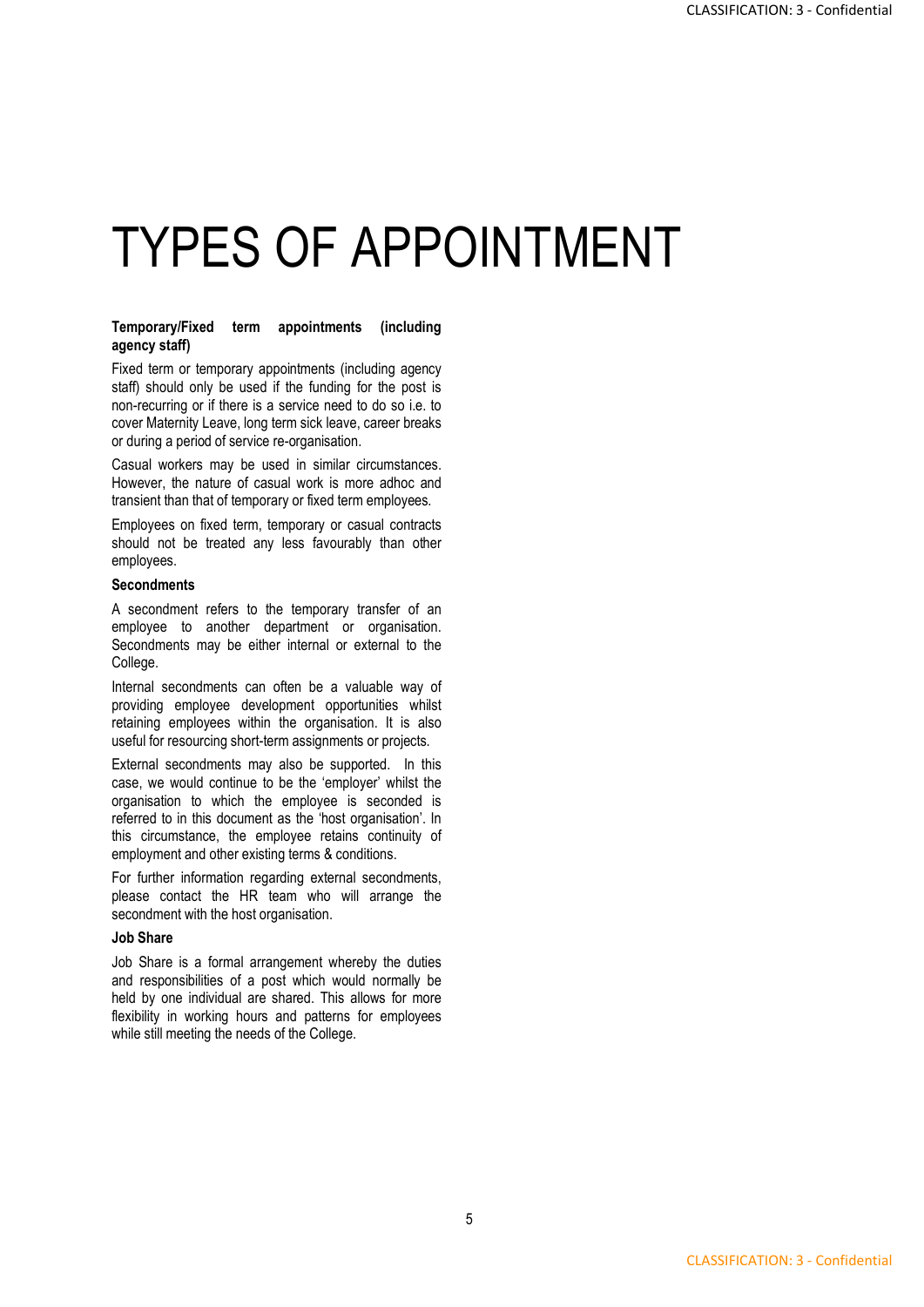## JOB DESCRIPTIONS AND PERSON SPECIFICATIONS

All criteria specified in the job description and person specification must be relevant to the role and justifiable on objective grounds. The HR Team are available to provide advice and support to ensure this is the case.

A template job description is available at Appendix 1.

Other job descriptions (i.e. non Lecturing Job Descriptions) will need to be amended as and when the post or requirements of the post change.

A job description should clearly describe:

- The main purpose of the job
- The precise tasks required as part of the role
- The scope of the role and the importance of how it fits into the organisation.

The person specification translates the role into the necessary qualifications, skills and experience required by an applicant to undertake the duties of the post.

Where possible, all members of the shortlisting and interview panel should be involved in drawing up the person specification to ensure consistency of approach. Prior to interview, all members of the interview panel should agree and understand the criteria of the person specification.

The person specification should include detail on how suitability for the role will be assessed. This will ensure transparency of the recruitment & selection process and give candidates a better understanding of the process and assess whether they should apply

.

The person specification should only include criteria that will affect job performance. For example:

- Describe experience required in terms of quality, level and type rather than amount.
- Evidence of ability may be just as relevant as specific qualifications. It is therefore important that undue importance is not placed on specific formal qualifications.
- Age should not be used as a criterion or as an indicator of experience or maturity.
- Do not assume that relevant skills or experience could have been gained only in an occupational setting, for example: an individual may gain management skills from many sources such as the Territorial Army or voluntary work.
- Physical requirements should only be included if essential to the post to avoid excluding some candidates unnecessarily.
- Criteria should only be included if it is essential or desirable for a role and can be objectively assessed as part of the recruitment and selection process
- The criteria should be based solely on the genuine requirements of the job without relevance to the attributes or qualifications of the previous postholder.
- The person specification must be linked to the requirements set out in the job description including essential and desirable criteria.

Both the job description and person specification should not potentially discriminate prospective candidates in applying.

For guidance and further information on person specifications please speak to a member of the HR team or refer to Appendix 2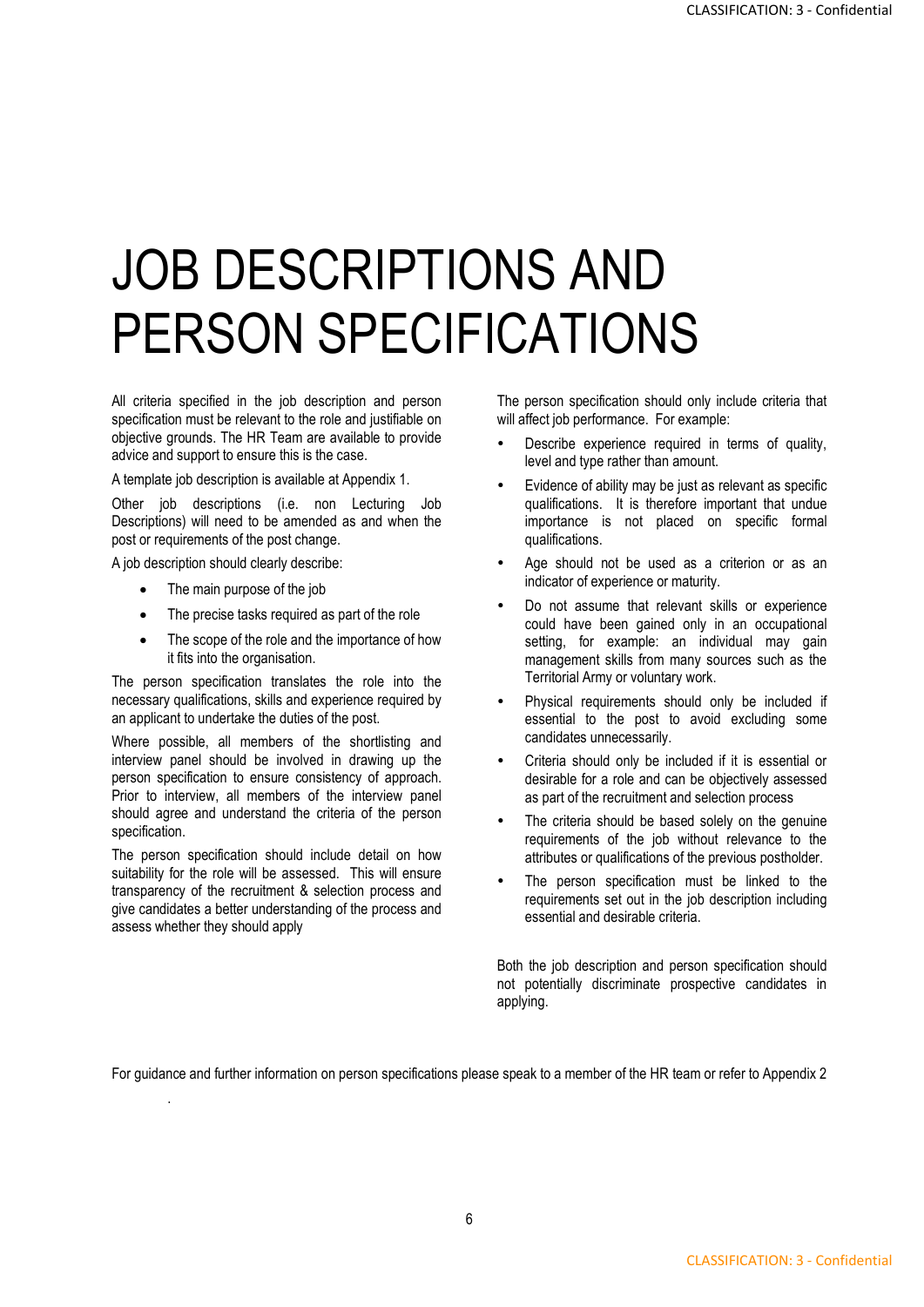## APPROVAL TO RECRUIT TO A VACANT POST

If, after consideration, the appropriate head, considers that the post should be filled, they should submit a completed 'Request to Fill' (Appendix 3) along with an up to date Job Description and Person Specification. Once the automated form is completed and submitted it will automatically be sent via the workflow to the Finance Manager for budgetary approval.

The Finance Manager records the financial implications and budgetary status on the form. Once approved by Finance and submitted, the form will automatically be sent to the Assistant Principal and HR team in preparation for the weekly meeting.

On a weekly basis, the Assistant Principal meets with the HR Manager and the Finance Manager to discuss the requirements of each Request to Fill. Once approved at the weekly meeting, once the form is submitted by the Assistant Principal, the form will be sent to the relevant Principal or College Management Team member to bring to the next meeting for approval. Once approved, the Chief Executive's Personal Assistant will submit the approval on the automated form and the automatic workflow will send a notification email to all relevant parties advising of the outcome. If the form is not approved the relevant Principal or College Management Team member will inform the appropriate head.

For new or additional roles a Business Case should be submitted (Appendix 4) with details of the role(s) and outlining why they are required. Following discussions with HR and the Finance Manager regarding financial implications, the business case is then presented to the Principal. The Principal will then discuss the business case with the Chief Finance Officer / Head of Finance and if approved will be discussed with the College Management Team.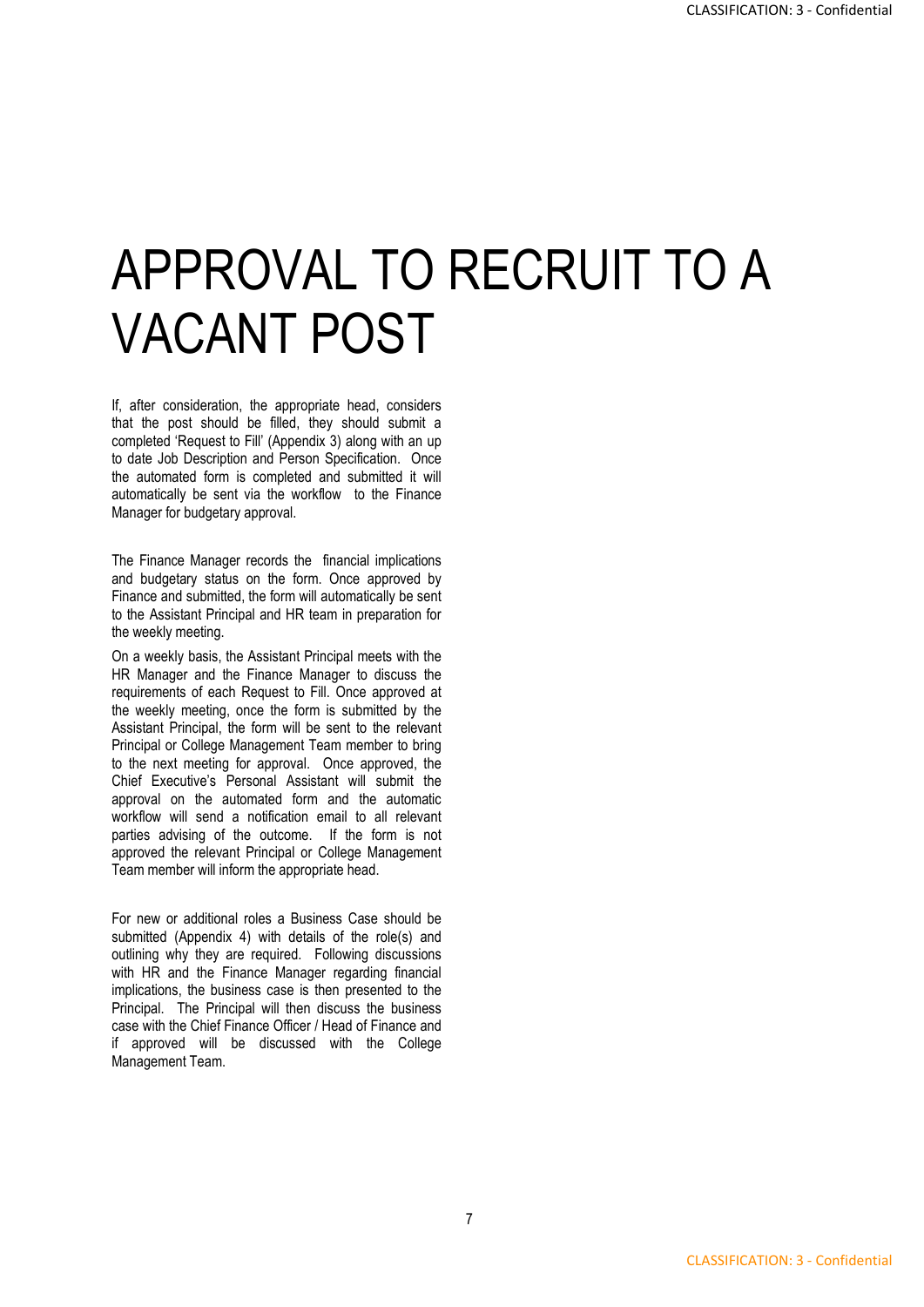## ADVERTISING

Once the post has been approved and clearly defined via a Job Description and Person Specification, the HR Team will recommend the most appropriate method of advertising and will take responsibility for drafting and placing the advert.

The aim of all recruitment advertisements is to attract sufficient numbers of quality candidates to the role in a cost effective manner. The HR Manager/HR Advisor will discuss the most appropriate advertising methods with the Manager to ensure the advert is cost effective and suitable for the role being advertised.

All posts within the College including temporary positions of more than 3 months, secondments and promotion opportunities must be advertised unless in exceptional circumstances.

All external vacancies will be advertised on the College website and via the vacancy bulletin at a minimum. The only exception is ring-fenced positions within the College during periods of redundancy or restructure. The College will take all reasonable steps to ensure employees and other interested parties have access to vacancies.

#### **What is included in an advert**

The principal aim of advertising is to attract suitable applicants for the post advertised. An advert should allow prospective applicants to use the information provided to assess their suitability to apply. The advert should therefore be a concise summary of the job description and person specification.

The advertisement must not include wording which could reasonably be taken to indicate that a person might not be appointed because of a disability or that the college is unwilling to make reasonable adjustments for disabled people.

Other information to include:

- Job title and department/base
- Grade/Band/Salary.
- Type of contract (Term Time, Temporary, Permanent)
- Hours/Days to be worked specifying times where possible.
- If the post is suitable for part-time or job-share
- Major responsibilities of the post.
- Essential elements of the person specification including our occupational requirements.
- Closing date for applications
- How to apply including a contact number and email so the applicant can get more information.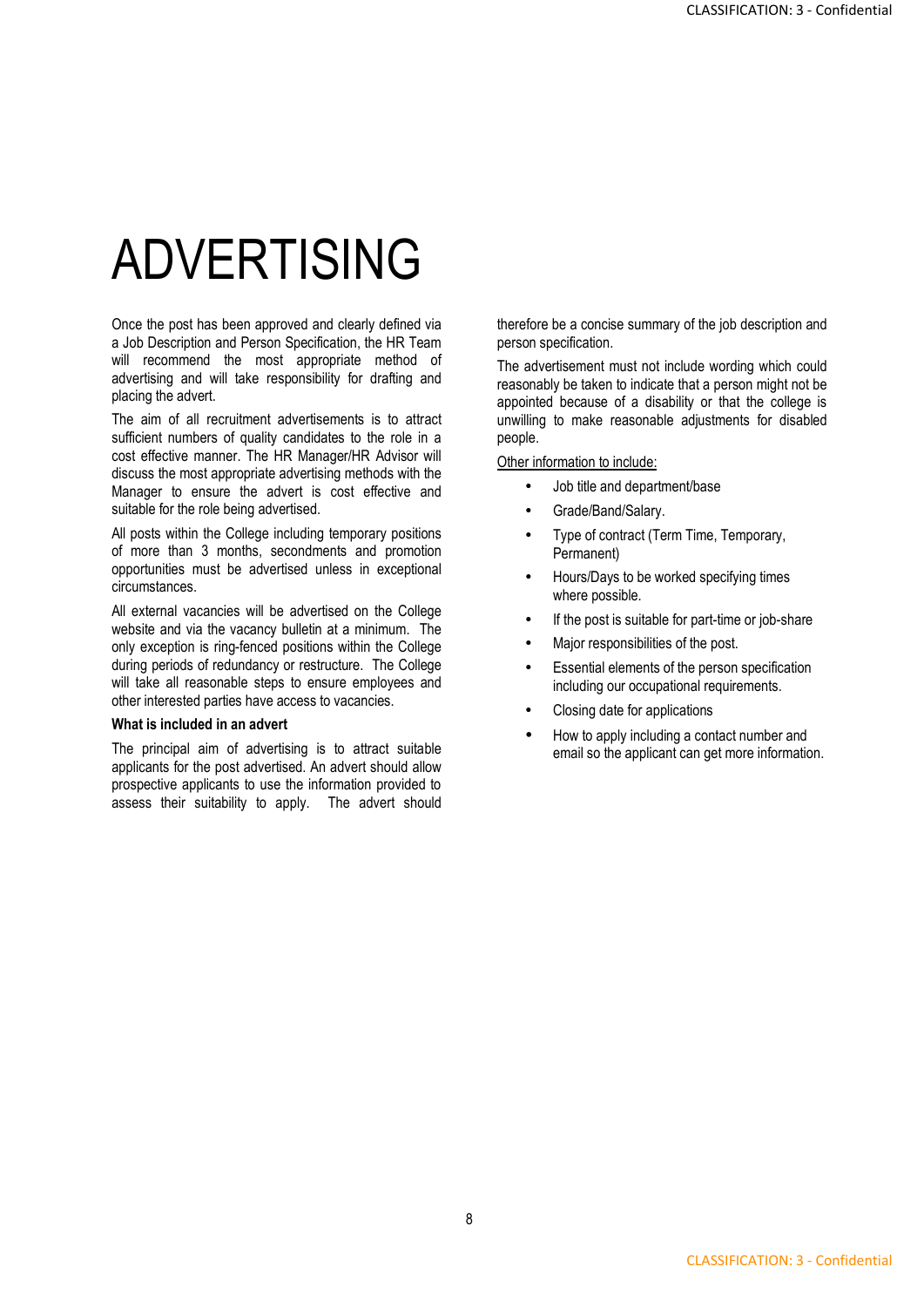## USE OF SEARCH & SELECTION **AGENCIES**

The aim is to use an effective recruitment method that adds value to the business and we will only consider the use of recruitment agencies when:

- the position requires specialist skills or knowledge which are in high demand
- the Tyne Coast College recruitment campaign does not generate the required response
- Tyne Coast College has an urgent need for a temporary employee to cover sudden reduced staffing numbers

Terms will be agreed with the agency prior to any arrangement being entered into and any offer of employment being made. The agency will also be required to confirm that they will ask candidates to provide relevant vetting evidence at interview, and that any successful candidate will be required to complete an enhanced DBS application check, including the appropriate barred list check if undertaking regulated activity.

The candidate will be required to provide the College's HR department with appropriate photo id confirming they are the person who checks have been undertaken on.

Only when all appropriate checks are received/confirmed from the agency can an agency employee commence at the College.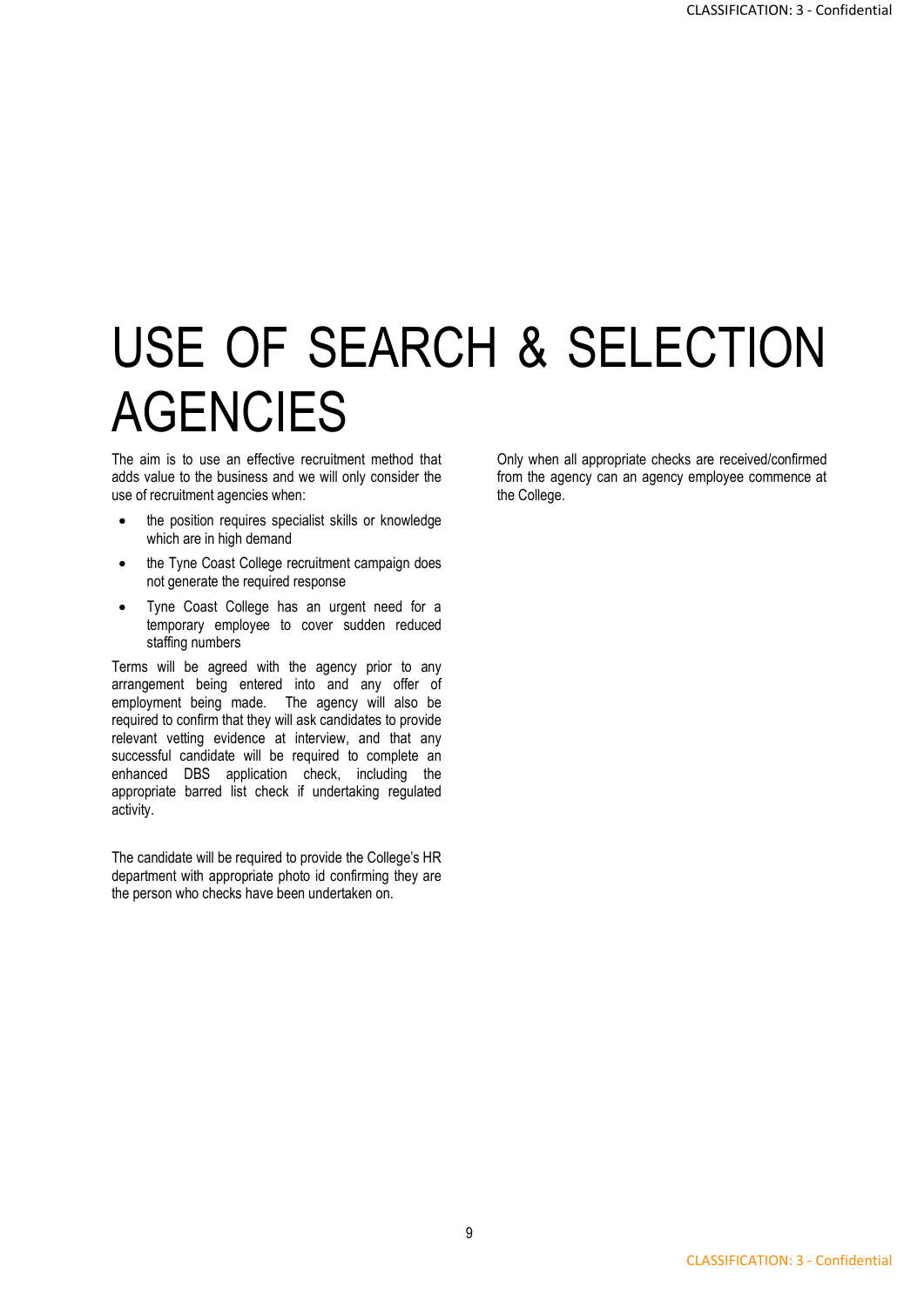## INFORMAL CONTACT NUMBERS AND VISITS

There is evidence to show that the recruitment process is more successful when candidates can talk informally to someone who knows about the post. Therefore, managers are advised to provide a contact number for informal enquiries and should ensure that this person is available during the period that the post is being advertised or that back-up arrangements can be put in place in the case of temporary absence.

Managers also have the option to offer informal visits to candidates prior to the interview process. This is not essential but may be desirable particularly for more senior roles. Informal visit will not form part of either the shortlisting process or the interview process.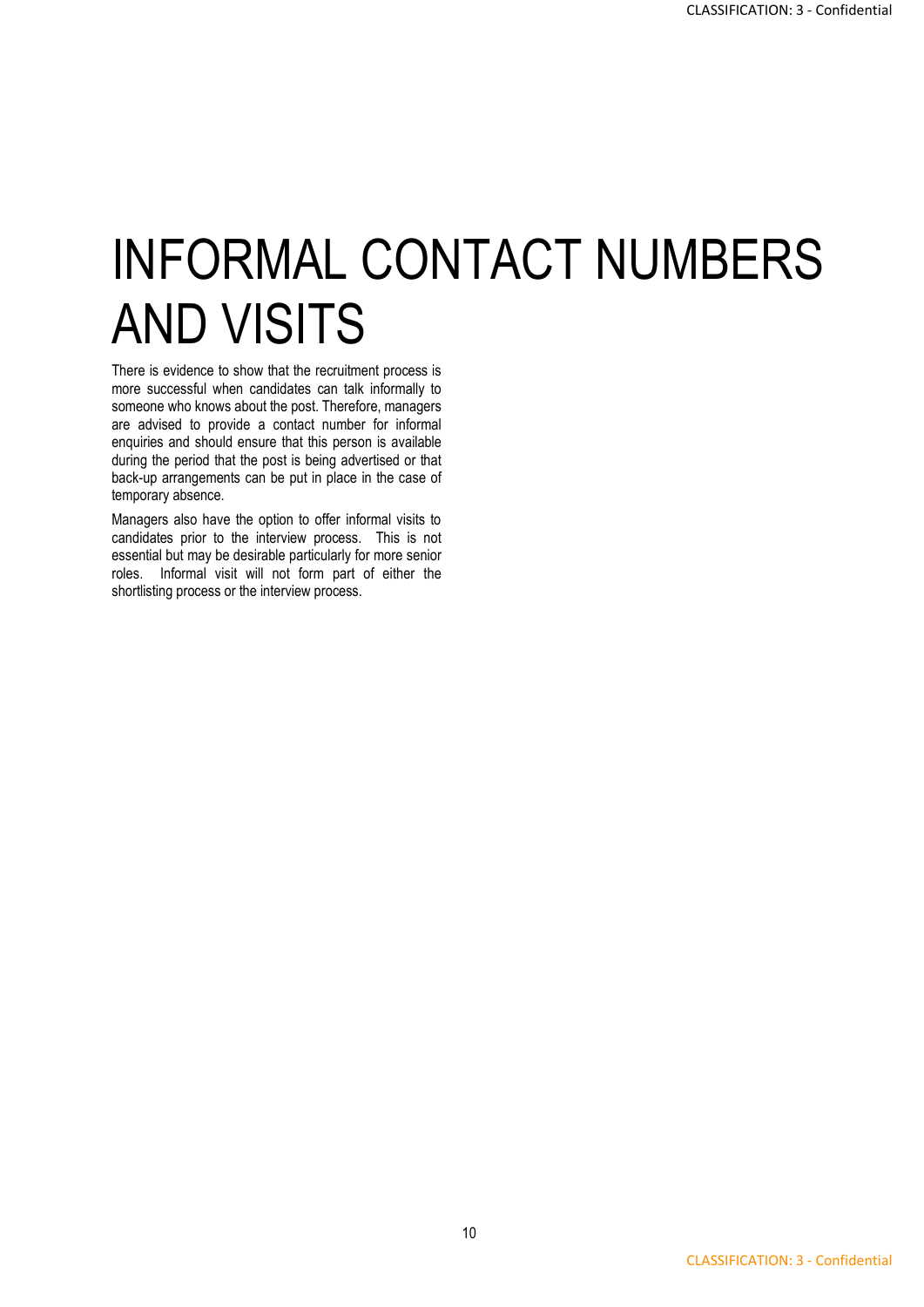## APPLICATION PROCESS

All external posts will be available to apply via an online application form on the online recruitment -system. Electronic or paper application forms are available from the HR Department to employees applying for an internal post.

Application forms are used to ensure a consistency of approach from applicants and to aid the shortlisting process. All applicants will have access to or receive a copy of the job description, person specification and terms and conditions of the post as a minimum when applying.

Individuals who are applying for vacancies within the College will be expected to submit a separate application for each post they are applying for specific to that post. Photocopied applications will not be accepted.

CVs will not be accepted and the College reserves the right not to consider an application should someone submit an incomplete application form with a CV attachment, unless this is due to special requirements and agreed in advance of submission.

All applicants are asked to complete the Equal Opportunity section of the application form. This data is collected by the College for monitoring purposes and is detached from the application form prior to short listing and does not form part of the recruitment & selection process.

Information obtained in the course of recruitment and selection may include details of a sensitive or personal nature and must be treated as confidential by all those involved.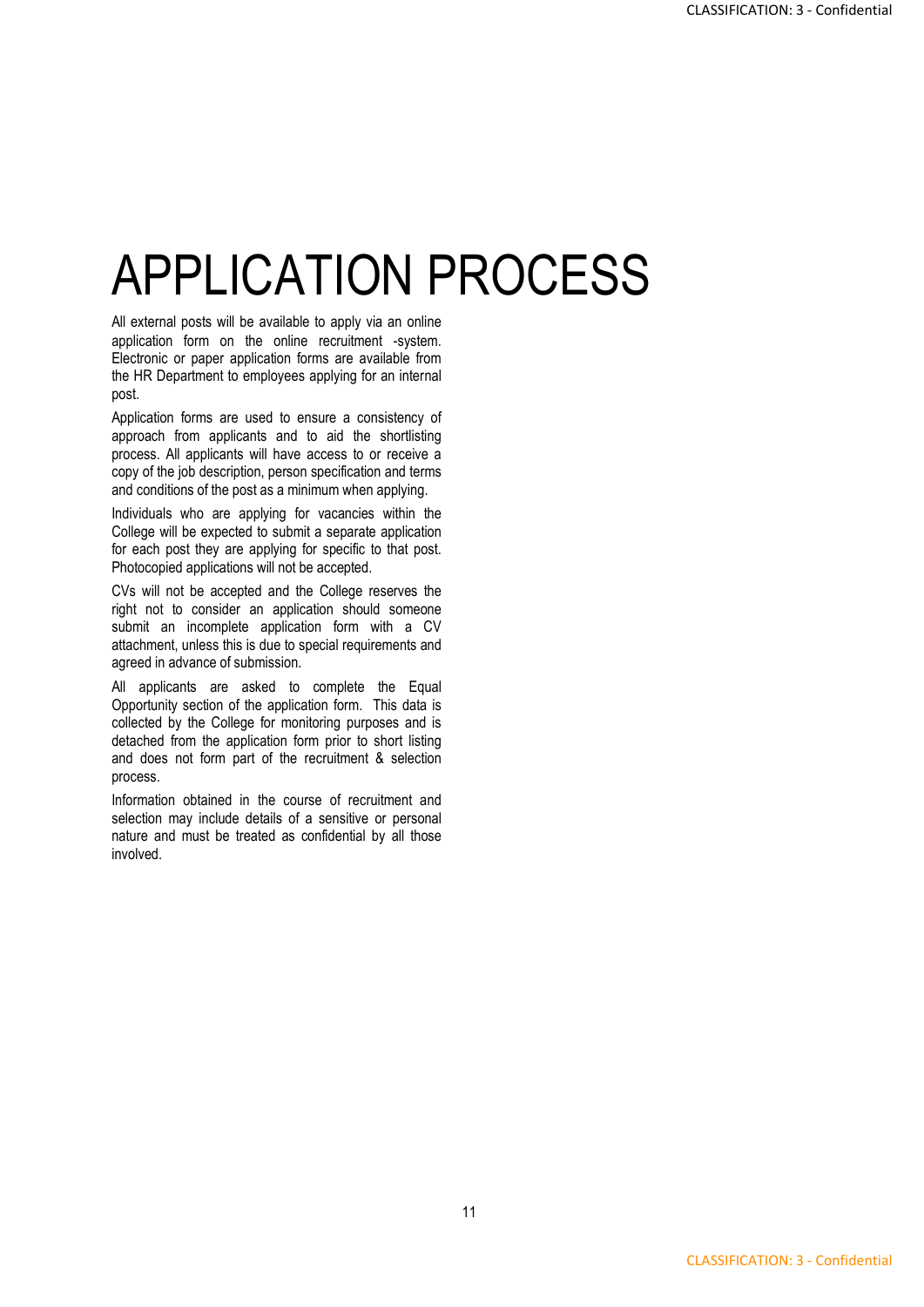## SHORTLISTING

Shortlisting is completed by the shortlisting panel in line with the criteria outlined in the person specification. Applications via the online recruitment system are anonymised to ensure fairness when shortlisting.

- Shortlisting should be carried out immediately once the job has closed and no later than a week following the closing date.
- Shortlisting must be based only on the information contained in the application form and you shouldn't take into consideration any prior knowledge you may have of the candidate.
- To be shortlisted for interview a candidate must satisfy all the essential criteria of the post.
- If a large number of candidates satisfy all the essential criteria, you may decide to interview only the candidates who have scored highly in the desirable criteria.
- Shortlisting will be undertaken by the recruiting manager and a member of the HR team to ensure the process complies with our commitments to equality, diversity and inclusion.
- If you have any areas for concern these should be raised with the Executive Director of HR.
- In order to fulfil the commitment of being a disability confident employer, all applicants with a disability who meet the minimum essential criteria for a job vacancy will be guaranteed an interview. This will be verified at the shortlisting stage.

Once the shortlisting process is complete and the panel have selected a cohort to interview then the HR team will arrange the subsequent interviews with the assistance of the recruiting Manager.

All candidates who are unsuccessful at the shortlisting stage will be contacted informing them of this.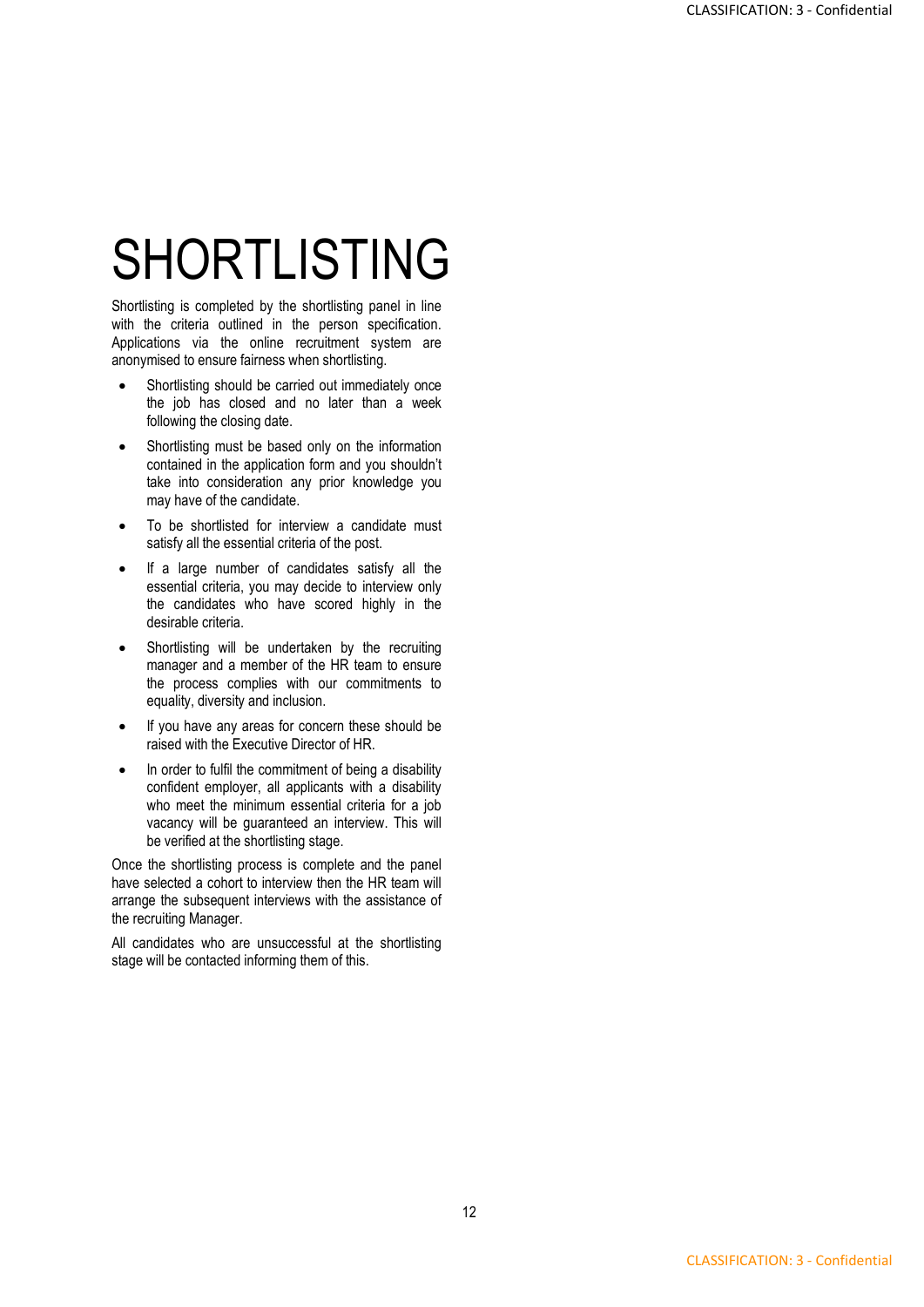# INTERVIEW PREPARATION

Managers will arrange the following with the support of the HR team. Once arranged, managers should confirm this to the HR team who will contact the shortlisted candidates.

- Times/dates of interview
- Presentation/Test/ Assessment Details
- IT requirements
- Names of panel members
- Interview questions
- Hospitality arrangements (as necessary)
- Venue/Centre
- Request HR to attend (if necessary)
- Reasonable adjustments

Applicants will be invited to interview by the HR team through the online recruitment system. Due to the Covid-19 pandemic we have adjusted our recruitment process and interviews are currently carried out via Microsoft Teams. A separate invite will be sent to the candidate in order to join the meeting, The invite email/letter will request that the applicant advises the College if they have any special needs which should be accommodated at interview. If a candidate informs the College of this requirement, the necessary arrangements will be made, with assistance from Learning Support where appropriate.

Tyne Coast College will offer reasonable interview expenses to candidates upon request.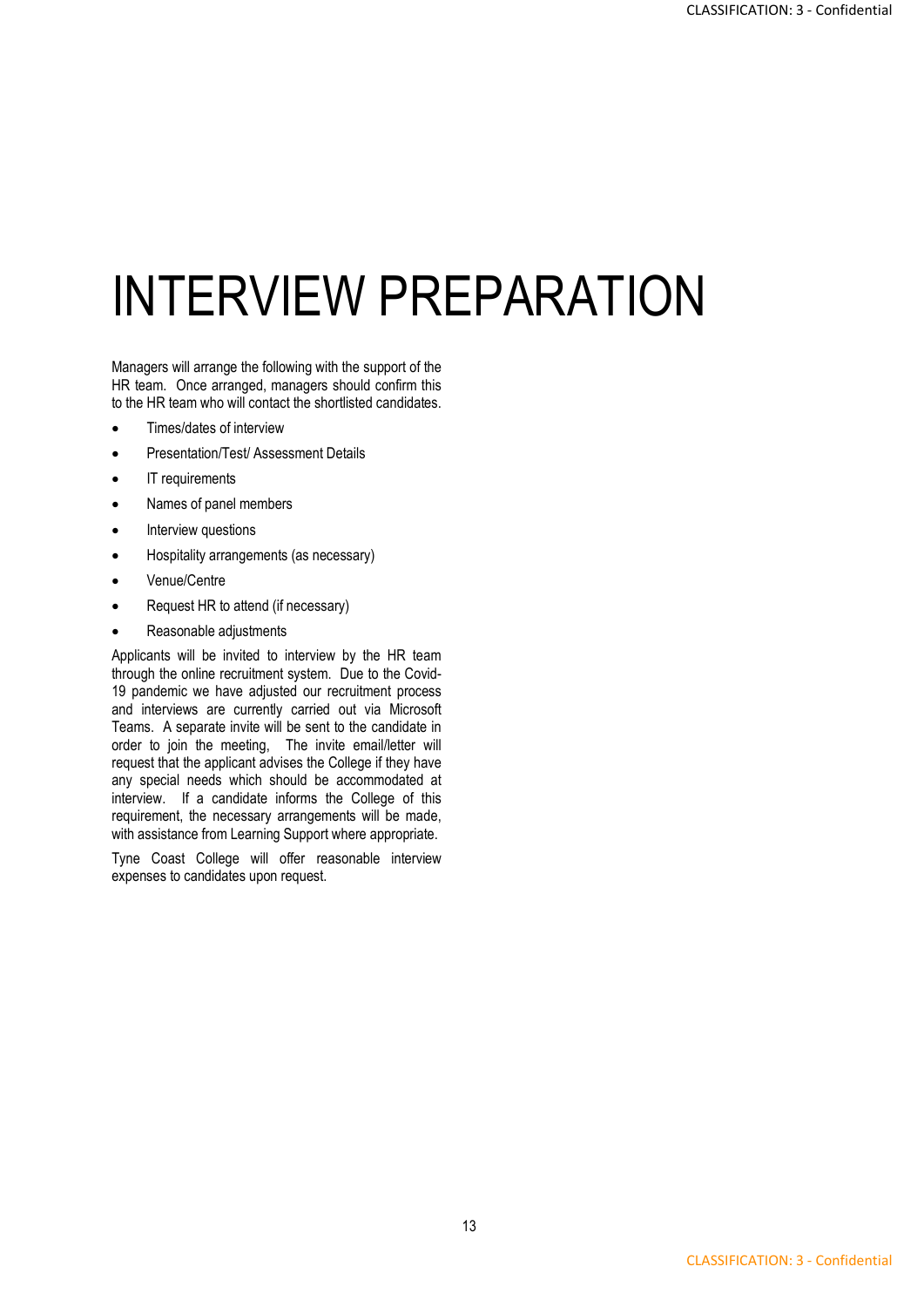## REFERENCES

The purpose of seeking references is to obtain objective and factual information to support appointment decisions. Offers of employment are subject to receiving references that are satisfactory to the College.

Candidates (including internal candidates) should supply details of at least two referees. At least one reference must be from the applicant's last/previous employer. In the event that these are not available (i.e. if it is an applicant's first job), a personal/academic reference may be accepted. References are given in confidence and this must be observed by all those in the recruitment and selection process.

If the candidate gives permission on the application form to obtain references, written references will be requested by the HR team prior to interview. If candidates have not given this permission, Managers should obtain this confirmation when the conditional offer of appointment is made.

For insurance purposes, the successful interviewee must provide references covering their last three years of employment.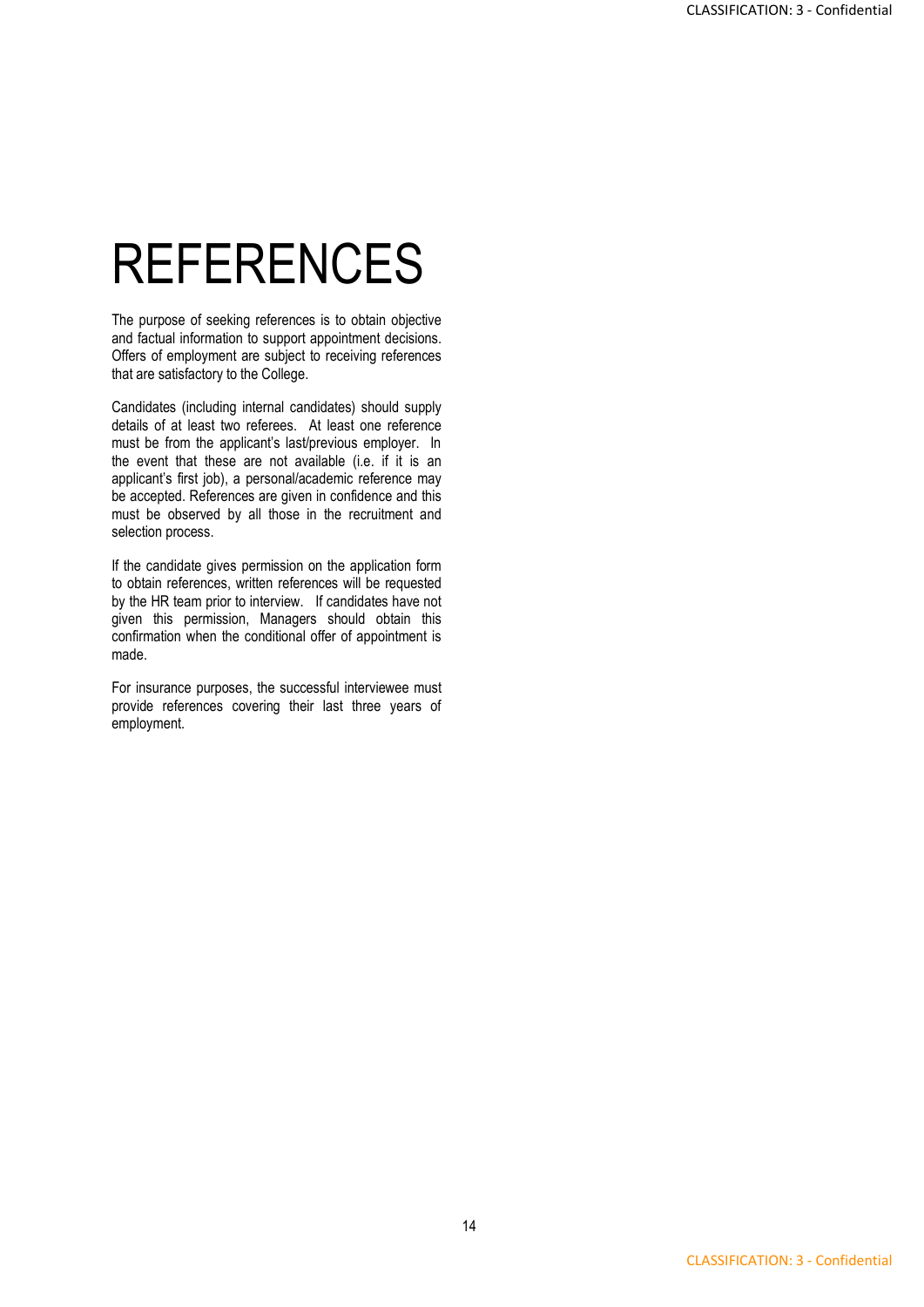# INTERVIEW PANEL

The size and composition of the interview panel will depend on the nature of the post to be filled. However, all interview panels will:

- Consist of at least 3 interviewers. Only in exceptional cases may interviews be held with 2 interviewers.
- Have the necessary authority to make decisions about appointments
- Contain at least one employee with managerial responsibility for the post.

Contain at least one member who has received 1:1 guidance on the implementation of this policy from their HR representative. Where a candidate is known personally to a member of the selection panel it will be declared before short listing takes place. It may be necessary to change the selection panel to ensure that there is no conflict of interest.

The interview panel should ensure that (prior to interview) they:

- Familiarise themselves with the job requirements (using the job description and person specification etc.)
- Look over all application forms and references to identify any areas which need further exploration.
- Agree the assessment criteria in accordance with the person specification.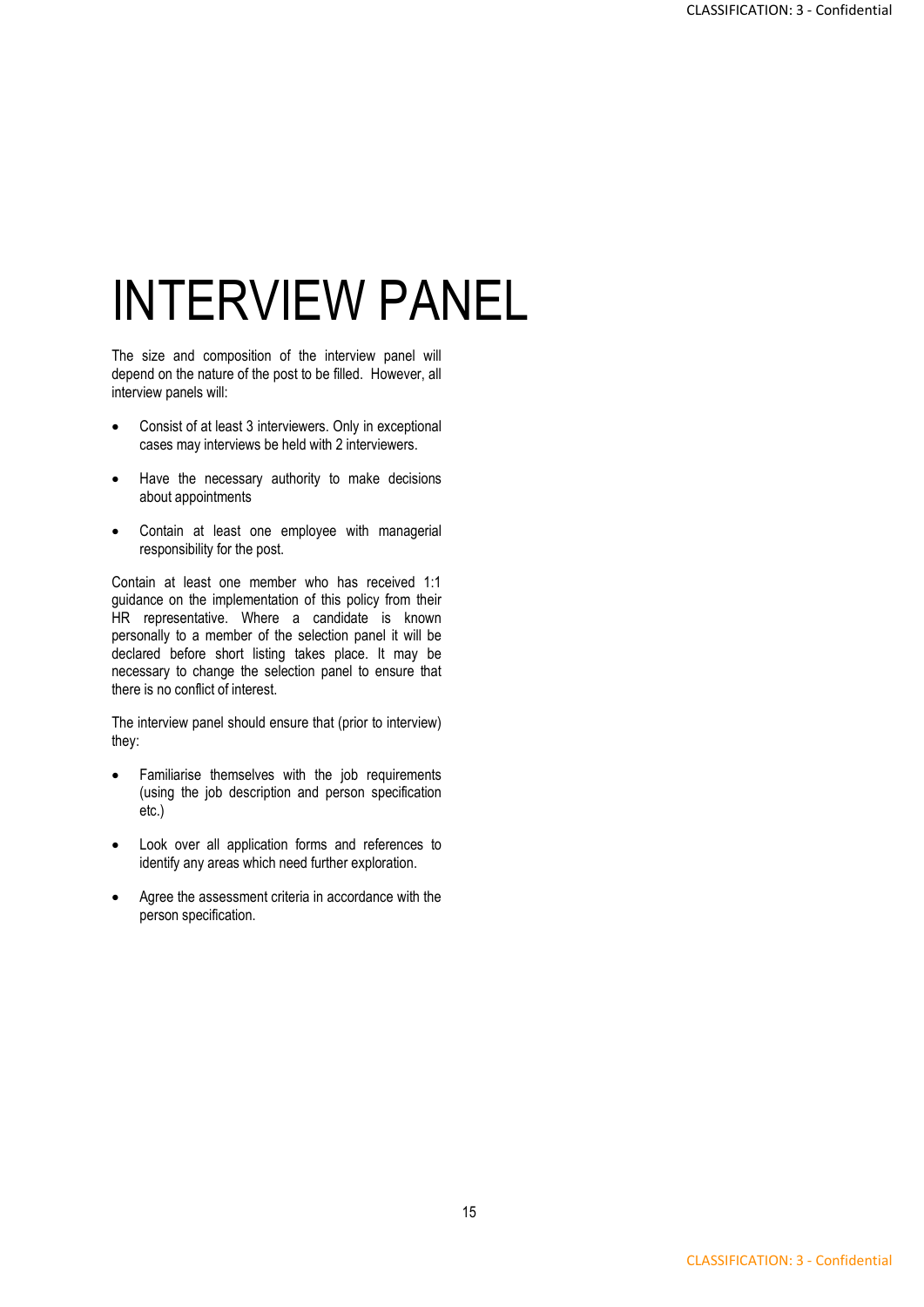## INTERVIEWS

The shortlisted candidates will be invited to interview by a member of the HR team at a time most suitable for all panel members. Interviews should be organised in a timely manner following shortlisting and no longer than 10 working days after the shortlisting date unless extenuating circumstances occur.

The recruiting manager will advise the HR team if the interview is to be carried out in College, face to face or via Microsoft Teams.

The interview is an opportunity to gain a lot of information about the candidate but it can be of limited value in predicting how a candidate will perform in the job. Skills tests should be used in addition to assess a number of relevant factors in the person specification. This may include one of the following forms;

It is advised that at least one other method of assessment will be used in addition to interview. The HR team are happy to provide advice and support on a number of appropriate selection methods. Some suggested options are detailed below.

**Verbal presentation or micro-teach** – the presentation subject, amount of preparation time and length of presentation can be varied to suit the role. This method is useful to assess verbal communication skills, knowledge and understanding of a particular topic and time management skills.

**In-tray exercises** – candidates are given a number of documents which they could be faced with in the job and asked to produce a written plan of how to deal with them within a given time. This is a good method of simulating the administrative/ organisational/ managerial aspects of the job and is a useful tool to assess how the candidates are likely to perform in the role.

**Written paper –** the candidate prepares a written paper on a specified topic, usually with a specified maximum number of words. This method enables selectors to evaluate technical knowledge, written communication and research skills. This method can also be used to aid shortlisting if used as part of the initial application process.

**Personality questionnaires –** these questionnaires can be used to produce a personality profile. The relevance of aspects of the personality profile will be interpreted by a trained assessor who will present the results to the selection panel.

**Aptitude tests** – candidates would complete a written questionnaire, normally time limited, to assess their aptitude in a specified area (e.g. numerical or verbal reasoning). The questionnaire is scored and compared with a relevant group.

**Group discussion** – candidates would discuss a topic as a group. Trained observers monitor the discussion and assess candidates. This exercise is used to assess communication skills, decision-making, influence, sensitivity and emotional resilience.

**Attainment tests** – candidates would carry out a practical work related test or task to assess their attainment or skill in a particular activity e.g. typing speed and accuracy, spelling, checking.

**Work sample –** the candidate would produce a specified sample of work in a given time e.g. assembling a component, using a piece of equipment. This enables the selectors to evaluate skill, speed and quality.

Consideration needs to be given to whether there are any reasonable adjustments which should be made to ensure that the selection methods do not disadvantage any candidates e.g those with a disability. This may involve the person carrying out tests or presentations in alternative formats, allowing more time, or offering a support worker. Please speak to the HR team to discuss these options.

The use of tests and questionnaires within the College to assess general ability, special aptitudes, personality and similar factors is regularly reviewed and regulated to ensure they are fair and accurate. They may be administered and interpreted only by persons who are appropriately trained, qualified, specifically authorised by the Executive Director of HR.

#### **Interview Questions**

The interview questions should be set by the recruiting manager prior to interview and should be the same for all candidates interviewed for the same role. The questions should be clear and easy to interpret and should be phrased so that candidates do most of the talking at the interview. Accurate notes should be made of any discussions and questions asked along with the candidates answers to the set questions.

Questions should refer to the person specification and be related to this and to the job role.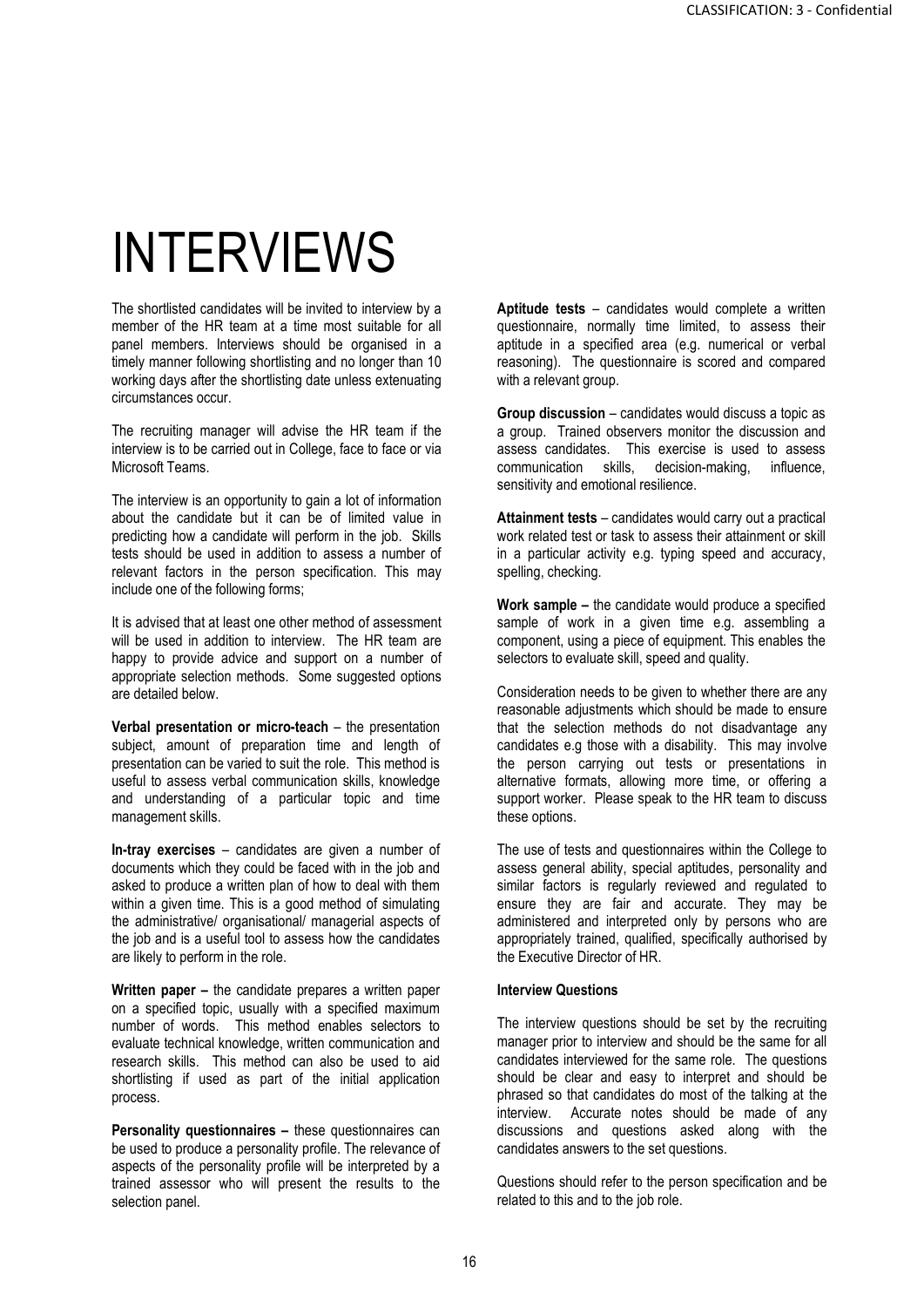Candidates should not be asked personal or irrelevant questions at interview. Questions related to e.g. candidate's gender, ethnic origin, marital status, personal or family circumstances, sexuality, age, Trade Union or political activities or religious beliefs should not be asked, as this could imply that this has been taken into account and thereby unfairly discriminate against a candidate.

If, however, a candidate raises these matters (e.g. by asking about childminding facilities) it is acceptable to reply. If a post requires special working arrangements (e.g. unsocial hours) candidates should be asked if they can meet these requirements.

Applicants with disabilities may be asked about their disability in relation to the job role and any reasonable adjustment they might need, however care should be exercised that this is done in an appropriate way. HR can assist managers in preparing for this discussion.

All completed paperwork should be passed to the HR team, including.

- Candidate application form
- Additional safeguarding questions sheet
- Criteria for selection
- Notes made at interview
- Interview summary sheet
- Copies of the adverts used.

In the event of a decision being challenged the College may be asked to prove that it has not discriminated against a candidate. Candidates may be presented with feedback following their interview using the interview notes. It is the responsibility of the recruiting manager (or lead interviewer) to provide feedback.

Under the General Data Protection Regulations (GDPR) individuals have the right to see any information that may be held on a personnel file. Therefore it is important that accurate notes of the meeting are completed and passed to the HR team.

Recruiting managers should contact the HR team if unsure about the setting of interview questions or about any aspect of the interview process.

#### **Interview Format**

In order to get the best out of each candidate the panel should

At the start of the interview:

Welcome the candidate and introduce them to the

panel, explaining their roles.

- Go over the main duties and responsibilities of the role the candidates has applied for.
- Explain the process and timing of the interview.
- Confirm that you will leave time for them to ask any questions they may have.
- Confirm when the candidate will be informed of the outcome of the interview

Throughout the interview:

- The interview panel should listen closely to candidates and be willing to repeat a question if a candidate asks for clarification.
- Managers may pick up on areas of uncertainty in any answer and ask further questions to clarify the response.
- Candidates will be asked to give examples and draw on their experiences to date.
- Managers will ensure that there is consistent treatment of the candidates.

At the end of the interview:

- The candidate will be given the opportunity to ask any questions.
- The candidate will be informed when they will know the outcome of the interview
- Candidates will be offered feedback at a later date if they wish to receive it.
- The candidate should feel they have been given a fair opportunity and have been treated in a professional manner.
- Accurate notes on each candidate will be taken rating their performance against the criteria on the person specification/assessment form.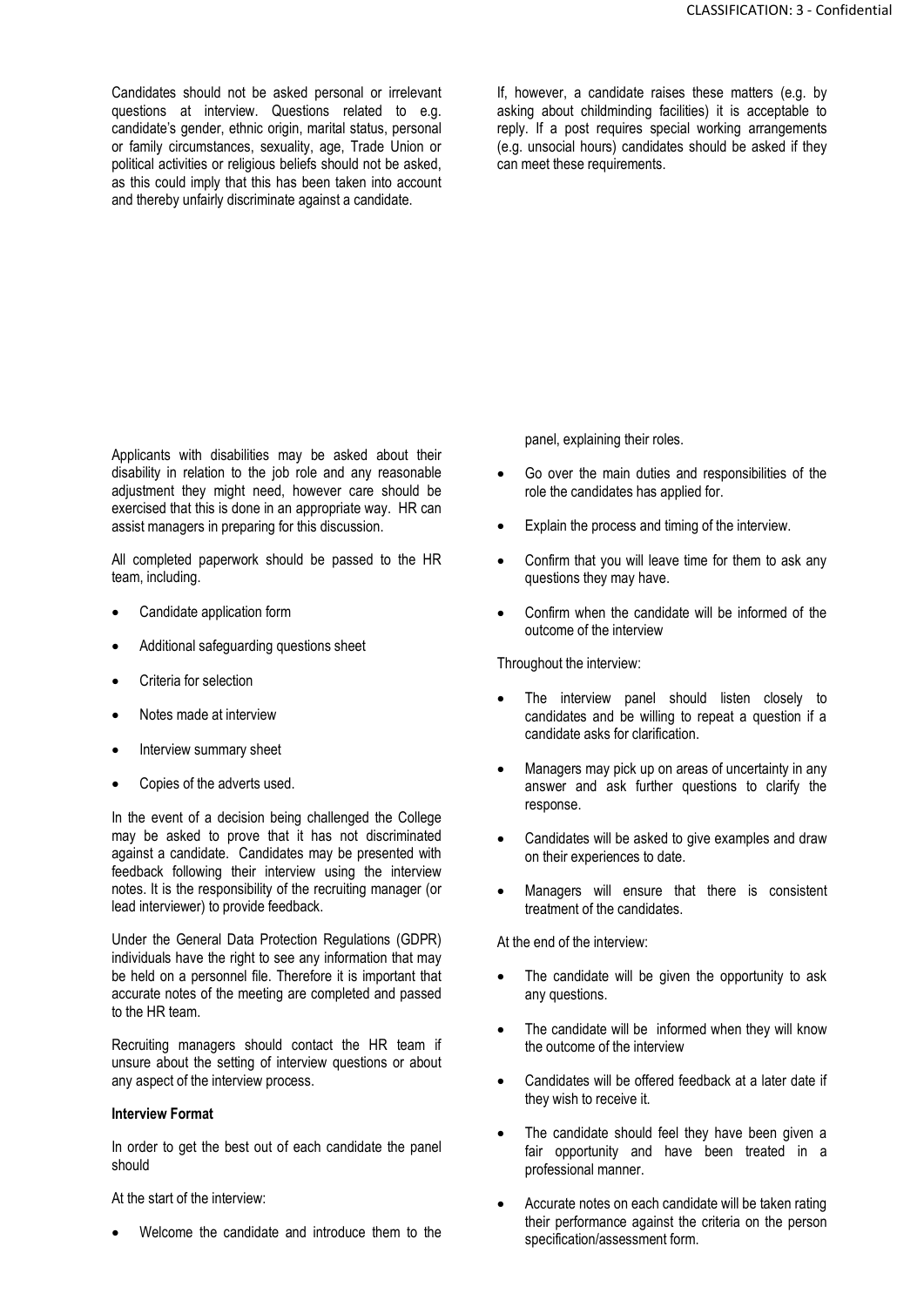## MAKING THE DECISION

At the end of the interview each candidate's performance will be matched against the criteria on the person specification and the expected answers to the questions outlined by the recruiting manager. Any skills tests will also be scored and contribute to the final decision As with shortlisting, any decision will be based on evidence provided during the interview/skills test and not upon assumptions or prior knowledge of the candidate. Written references should also be considered as part of the decision making process.

Any candidate with disabilities/special needs will be considered for the post on the basis of their ability to perform the role with reasonable adjustments being made. The job offer should be conditional on establishing that reasonable adjustments can be made.

*Reasonable adjustments could include*:-

- acquiring or modifying equipment;
- altering the person's working hours;
- making adjustments to premises;
- providing a reader or interpreter;
- allocating some of the disabled person's duties to another person;
- assigning the person to a different work place;
- allowing the person to be absent during working hours for rehabilitation, assessment or training;
- modifying instructions or reference manuals;
- providing supervision.

Some of these adjustments can be achieved at little or no cost however, aids or adaptations to premises and equipment are likely to incur costs for the recruiting department. The HR team should be contacted if the recruiting manager has any questions on this or if reasonable adjustments are being considered for a disabled employee or prospective employee.

At the end of the process the successful candidate should be the one who most closely meets the skills, qualities and experience detailed on the person specification which should be reflected in the total score received at interview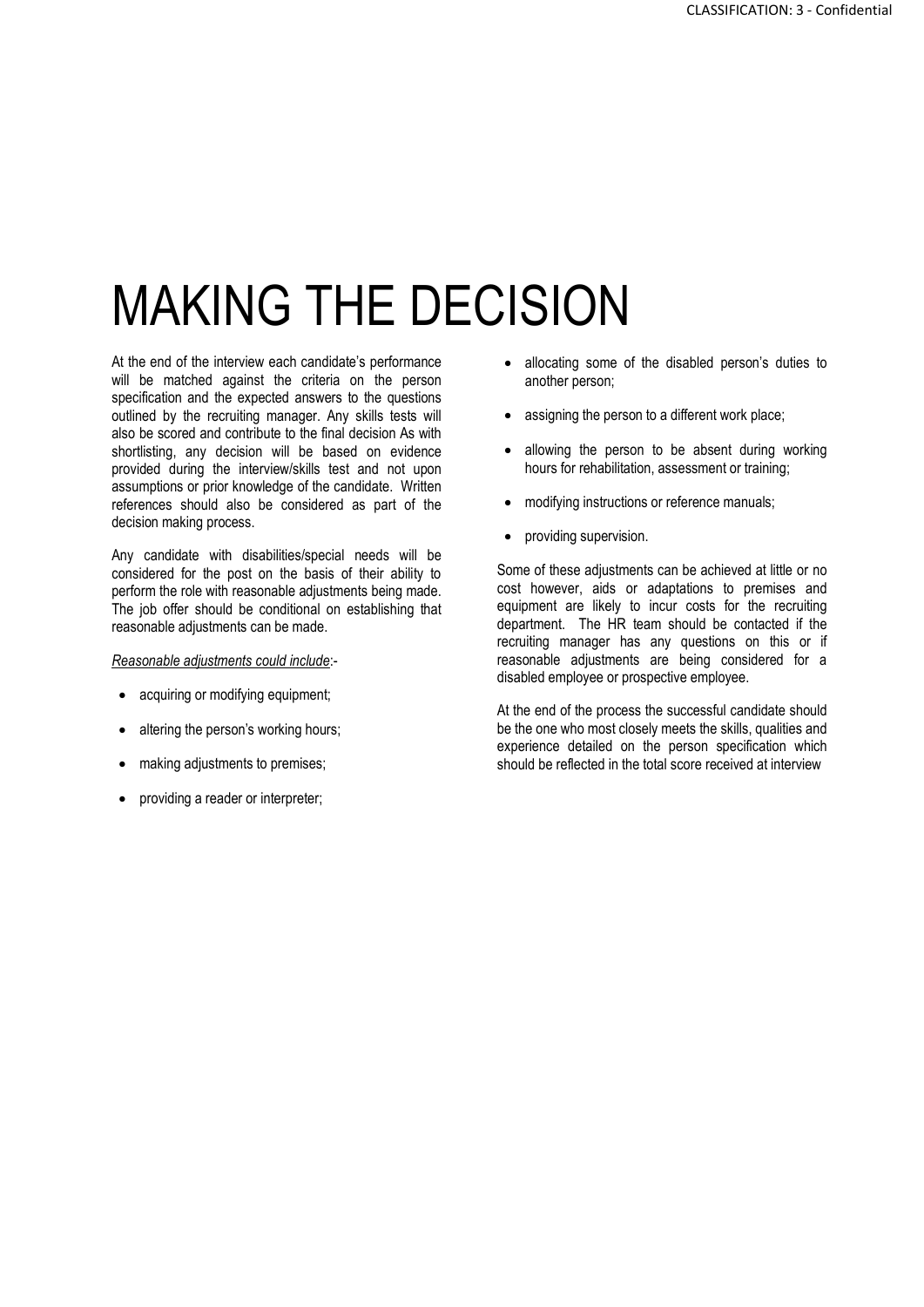## OFFER OF EMPLOYMENT

The HR team will make a conditional offer of employment to a successful candidate detailing the proposed salary and package. Offers of employment are conditional on the candidate having provided the relevant evidence for verification purposes. This includes:

- Academic and vocational qualifications claimed during the recruitment & selection process.
- Home office document checks to verify the candidate's identity (Passport, Birth Certificate, Driving Licence), address (Driving Licence, utility bill) and right to work in the UK (Passport or Birth Certificate with an official document providing the National Insurance number or appropriate and current Visa).
- Mandatory check of DBS barred lists (Child and/or appropriate Adult lists)
- Application for an enhanced DBS disclosure
- At least two satisfactory references covering the last 3 years of employment.
- Confirmation that the individual is medically fit to perform the job.
- Satisfactory employment safeguarding checks regarding past employment with young and/or vulnerable adults. These are completed in line with the college Safeguarding Policy.

A verbal offer of employment will be given to the successful applicant by the lead interviewer or a member of the HR team. A formal offer letter will not be provided until all relevant pre-employment checks are undertaken and received. The candidate will be asked to confirm that they are accepting the role.

If the selected candidate does not accept the offer made by Tyne Coast College, the recruiting manager and Manager may review the other candidates to decide whether there is another candidate that would be suitable for the role or whether the position needs to be readvertised.

If the above criteria is not met, the offer may be withdrawn. In this situation, the HR team will write to the candidate to confirm that the offer has been withdrawn.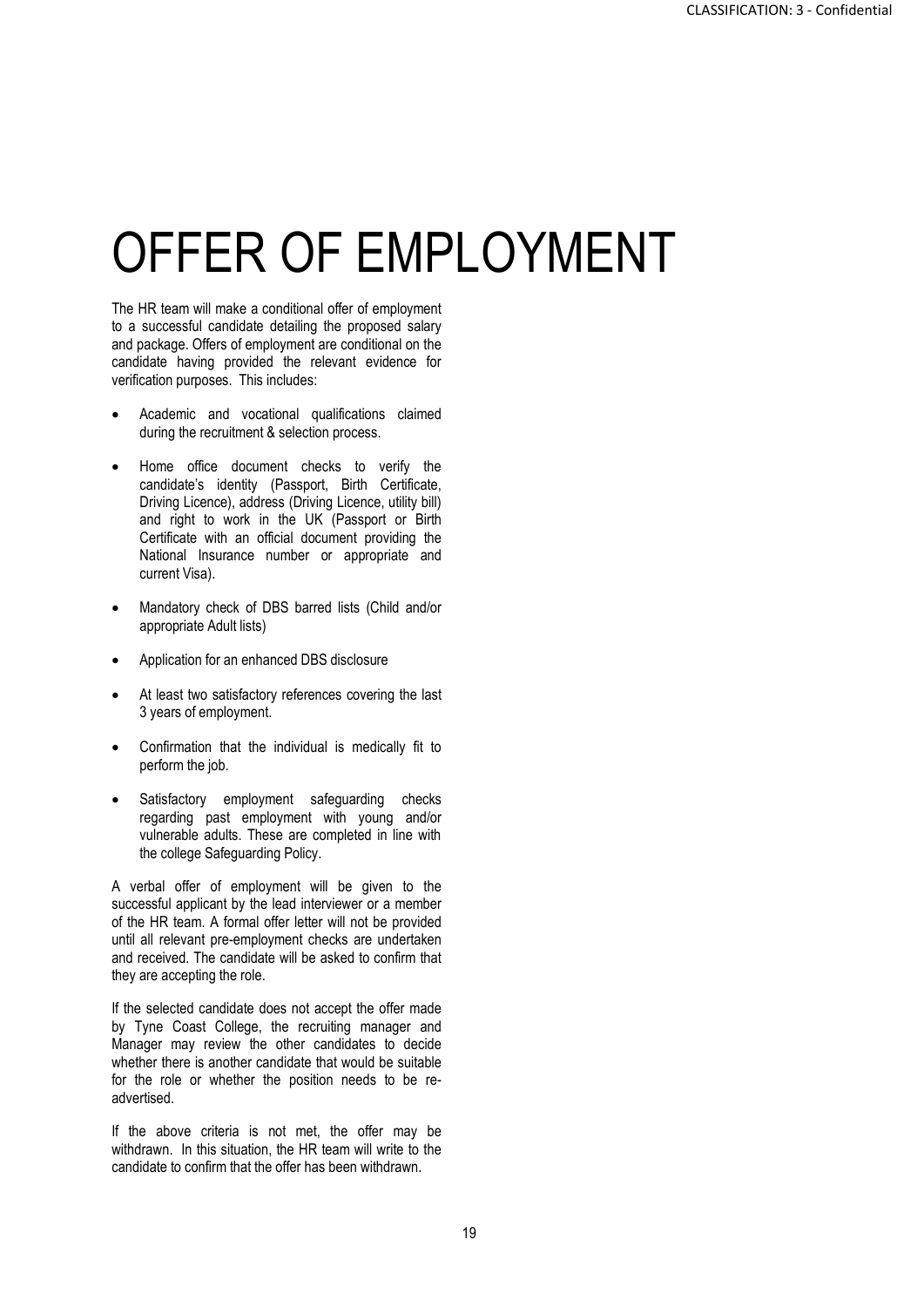### POST OFFER CHECKS

#### **DBS Disclosure**

The HR team will be responsible for undertaking disclosure and barring checks in line with College policy. The college will carry out enhanced DBS checks on all employees as well as the relevant barring list (Child/Adult) checks dependent on level of regulated activity in line with the DBS Code of Practice and the college DBS Policy. Where the disclosure check has not been received prior to the anticipated start date for an applicant the relevant Manager can request permission from the Executive Director of HR for the employee to commence employment under supervision until the disclosure check is received. A DBS risk assessment should be carried out by the manager in line with the college policy and must be signed by the Executive Director of HR, appropriate Principal and the Chief Executive. A barred list check must also be undertaken at this point if the applicant is in regulated activity. It is the responsibility of the Manager as appropriate to ensure that supervision arrangements are in place if required.

Tyne Coast College complies fully with the DBS Code of Practice and undertakes to treat all applicants for positions fairly. It undertakes not to discriminate unfairly against any subject of a Disclosure on the basis of conviction or other information revealed. If a DBS discloses convictions then the Executive Director of HR will be informed. The nature of the position applied for and the circumstances and background of the offence/s will be considered before a decision is made regarding the conditional offer of employment. If an offence is disclosed as part of a DBS check then the recruiting manager will be informed by HR The recruiting manager must then complete a DBS risk assessment in line with the DBS Policy and Procedure which must be signed off by the Executive Director of HR, relevant Principal and Chief Executive prior to a formal offer of employment being made. A barred list check must also be undertaken at this point if the applicant is in regulated activity.

Where applicable the appropriate prohibition, sanctions and restriction checks will be undertaken prior to commencement of employment via the teacher's services site. For further information see the Appendices.

#### **Eligibility to work in the United Kingdom**

In order to ensure compliance with relevant legislation in force relating to the right to remain and work in the UK, every new employee to the College will be asked about their eligibility to work in the United Kingdom and will be required to provide documentary evidence of their eligibility prior to commencing work.

If an employer is found guilty of employing a person who is subject to immigration control and who is not entitled to work legally in the United Kingdom they could be liable for a large fine or guilty of a criminal offence.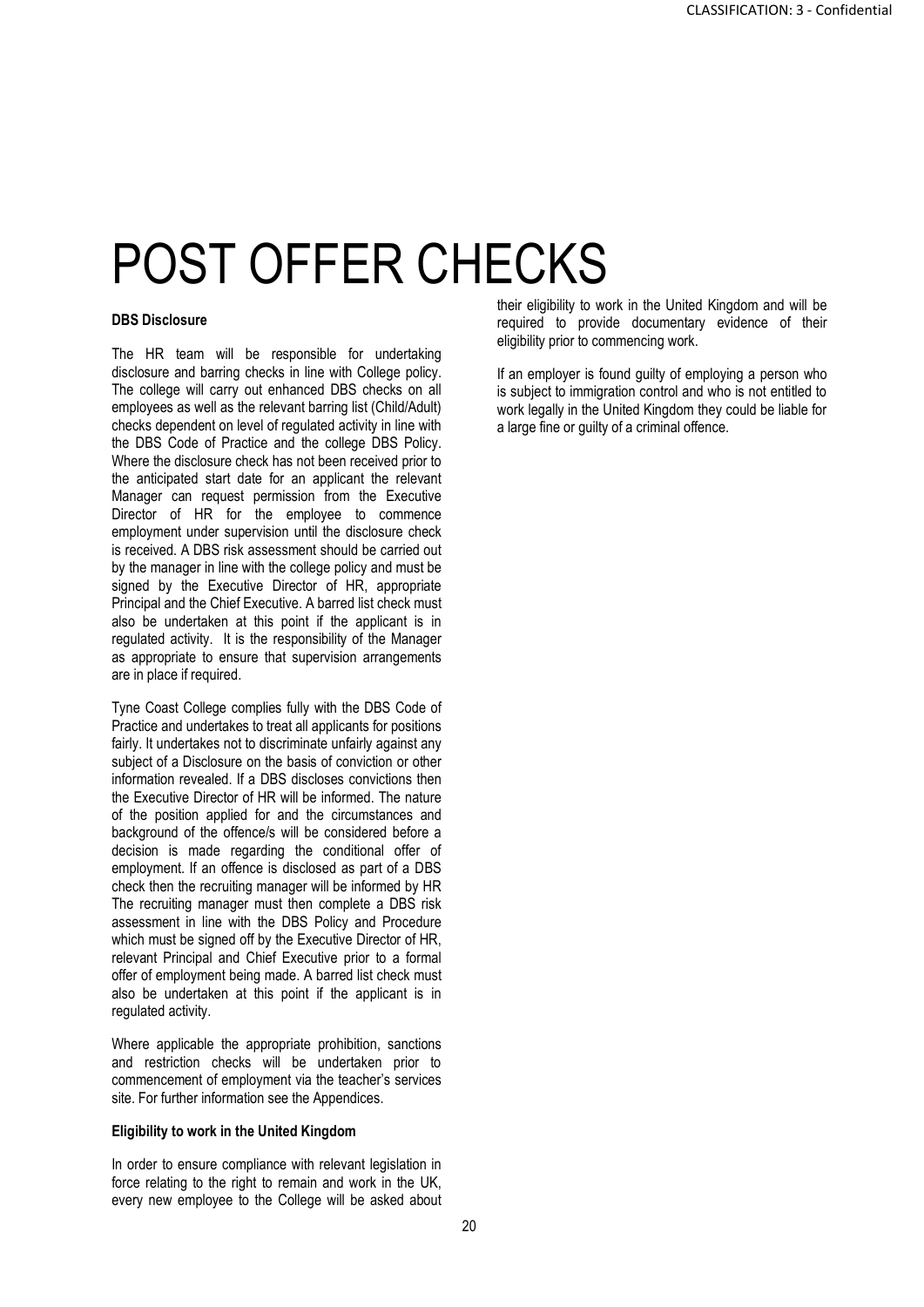**Points Based Immigration System and Certificate of Sponsorship**

The points based systems only cover migrants from outside the European Economic Area (EEA) and Switzerland.

Following the UK's exit from the European Union, freedom of movement between the UK and the EU has now ended and an immigration system has been introduced.

Anyone recruited from outside the UK, excluding Irish citizens, needs to meet certain requirements and apply for permission first. The requirements are different for each visa.

The new system does not apply to European Economic Area (EEA) and Switzerland that are already employed in the UK. EEA and Swiss citizens who were living in the UK by 31 December 2020, and their family members, can apply for to the European Settlement Scheme. They have until 30 June 2021 to apply.

The Certificate of sponsorships is issued by the College and acts as a confirmation that the sponsor wishes to bring the migrant into the UK and that to the best of the employer's knowledge the migrant meets the rules for the relevant tier licence and will comply with the conditions of their stay. Once the migrant has been issued with a certificate of sponsorship they must apply for entry clearance to the UK/Extension to their leave to remain.

A certificate of sponsorship does not guarantee entry clearance and the migrant must submit their documents within the tier 2 Skilled Worker licence application process.

It is the responsibility of the College to ensure that all employees have the required visa and passport to allow them to work at the College**.** 

#### **UNSUCCESSFUL CANDIDATES**

All candidates who are unsuccessful at the interview will be informed of the outcome of the interview as soon as possible by the HR team after the successful candidate has accepted the post.

The paperwork should then be completed and returned to the HR team for retention. Application forms and references will be destroyed after 4 months.

#### **Feedback**

All candidates should be offered the opportunity to receive feedback on their performance at interview by a member of the panel. If you would like any advice on the feedback exercise please speak to the HR team.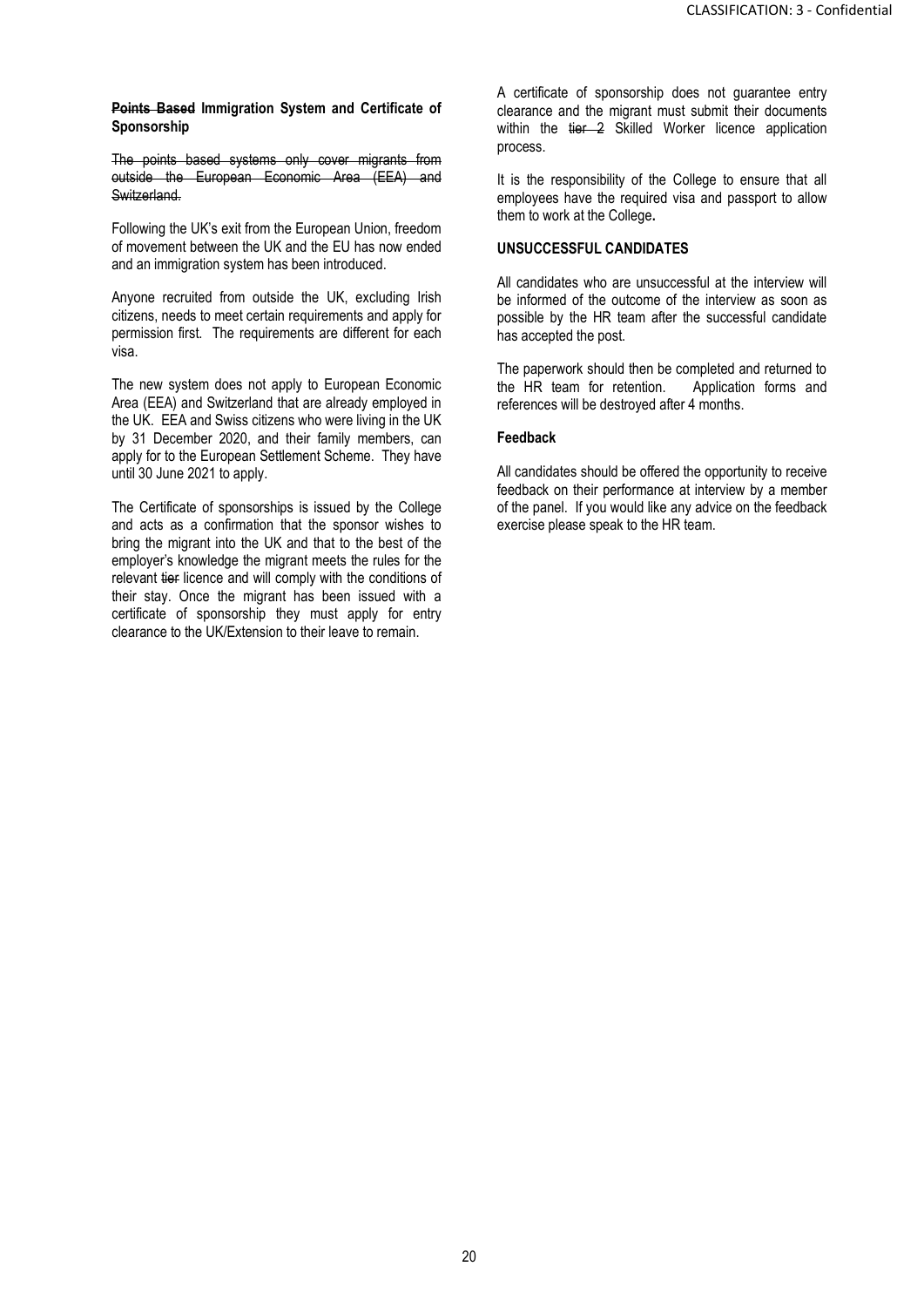# GENERAL DATA PROTECTION REGULATIONS

Information provided through the recruitment and selection process will be used in accordance with the Data Protection Act 2018 for the purpose of recording and processing your application as well as to enable the organisation to compile statistical information. The information will be kept securely and held for no longer than necessary.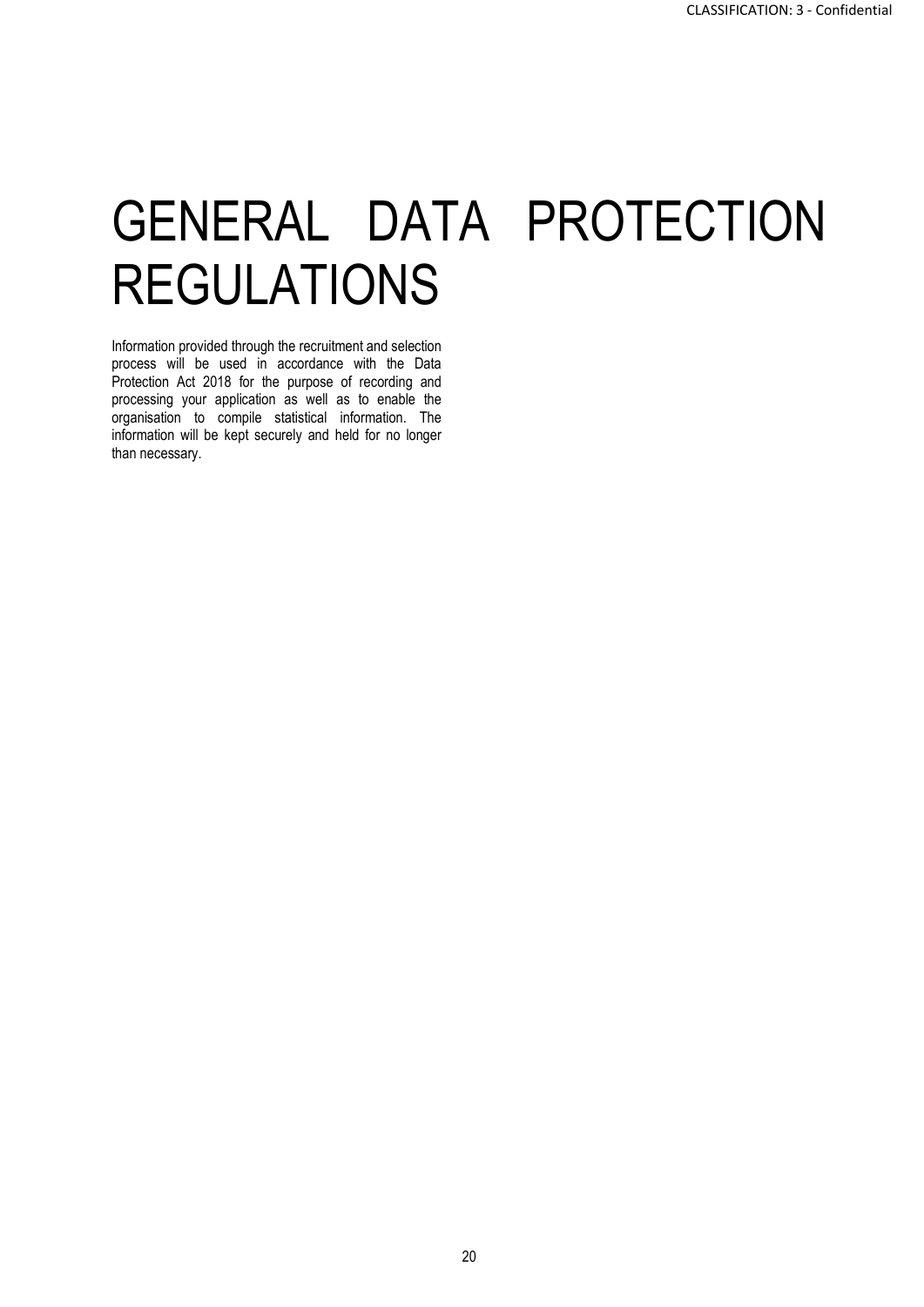## POLICY REVIEW

The effectiveness of this policy will be monitored annually and reviewed every three years in light of experience and best practice. This mechanism recognises that changes as a result of experience and/or to employment legislation may prompt a review of the policy before the end of the three year period.

On considering the effectiveness of this policy,

consultation will be undertaken with the Trade Unions, Employees and Managers to assist in the policy review and monitoring of this policy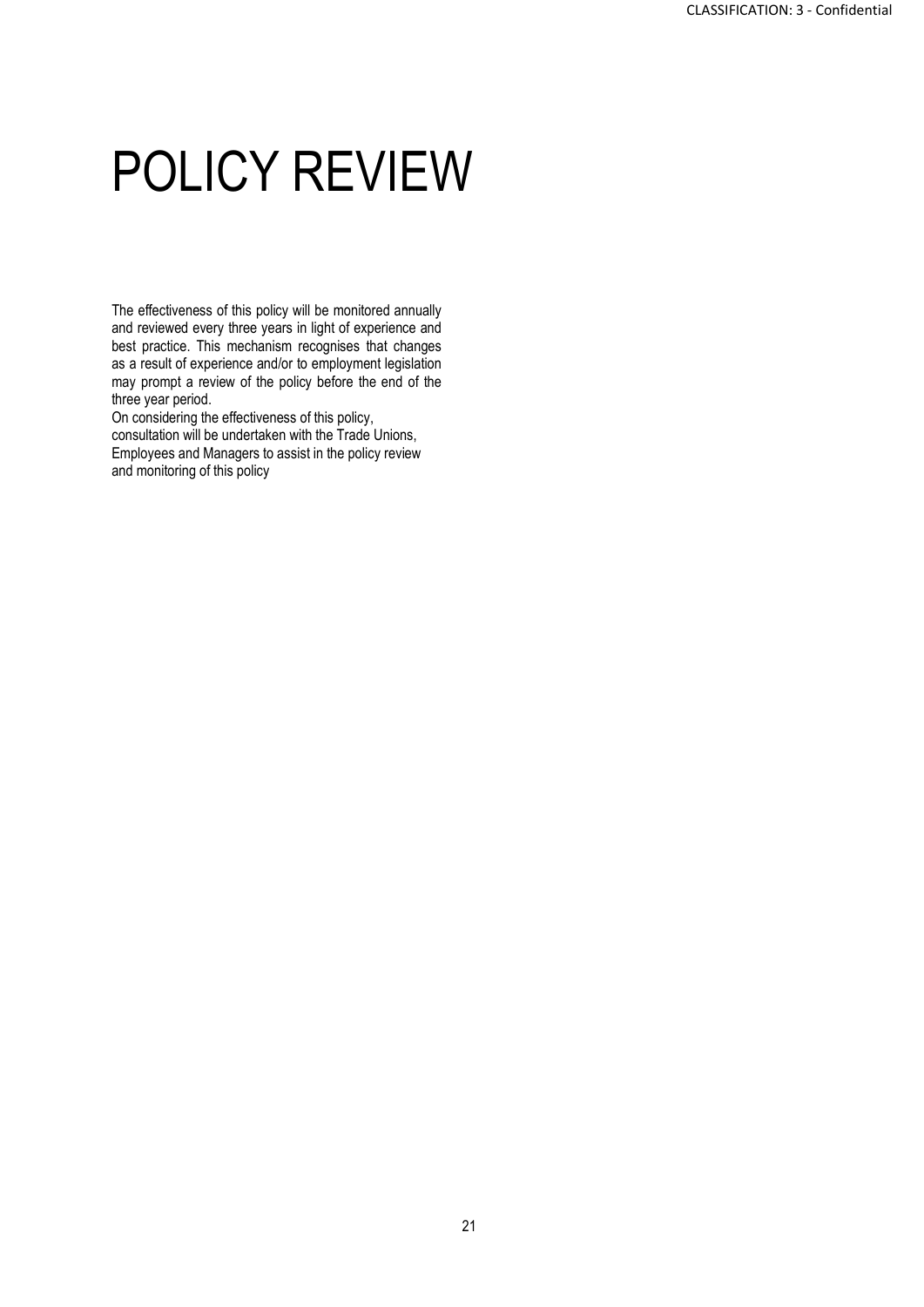

**TyneCoastCollege** 

**JOB DESCRIPTION**

**JOB DETAILS**

**Job Title:** 

**Grade:**

**JOB PURPOSE**

Complete Accordingly

**ACCOUNTABLE TO:** Complete Accordingly

### **KEY RESULT AREAS**

Complete Accordingly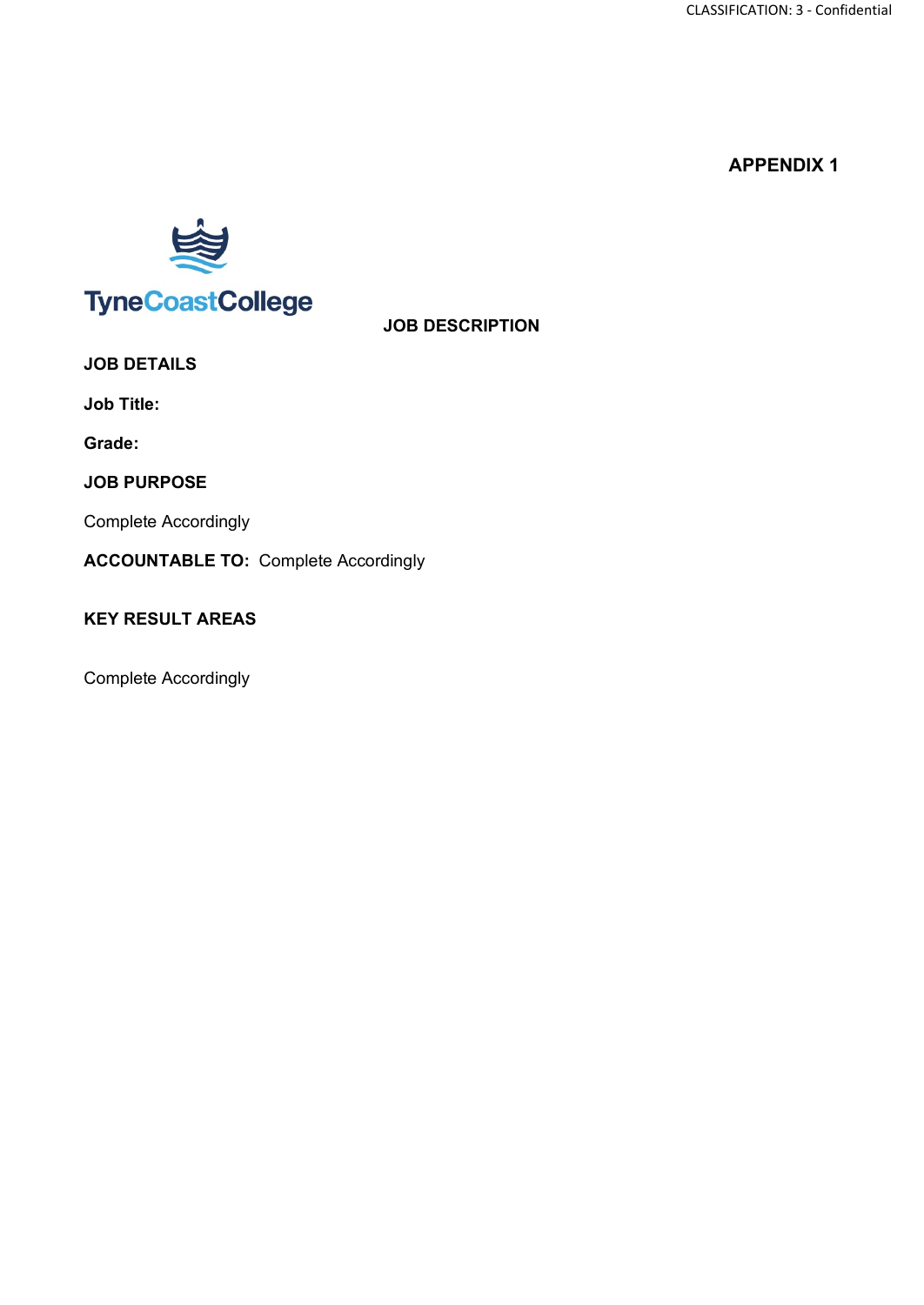#### **N.B. All posts are required to work flexibly across all directorates in order to meet the needs of the college on a corporate basis.**

#### **VARIATION IN THE ROLE**

Given the dynamic nature of the role and structure of the College, it must be

accepted that, as the College's work develops and changes, there will be a need for adjustments to the role and responsibilities of the post. The duties specified above are, therefore, not to be regarded as either exclusive or exhaustive. They may change from time to time commensurate with the grading level of the post and following consultation with the member of staff.

#### **EQUALITY AND DIVERSITY**

The College is committed to equality and diversity for all members of society. The College will take action to discharge this responsibility but many of the actions will rely on individual staff members at the College embracing their responsibilities with such a commitment and ensuring a positive and collaborative approach to Equality and Diversity. This will require staff to support the College's initiatives on Equality and Diversity which will include embracing development and training designed to enhance practices and the experiences of staff, students and visitors to the College with an all inclusive approach that celebrates differences. Failure to embrace these commitments may lead to formal action.

If you as a member of staff identify how you or the College can improve its practice on Equality and Diversity, please contact the Equality and Diversity Officer in Human Resources.

#### **HEALTH AND SAFETY**

All members of staff have a duty to maintain safe and clean conditions in their work area and cooperate with the College on matters of Health and Safety. This will include assisting with undertaking risk assessments and carrying out appropriate actions as required. Staff are required to refer to the College Health and Safety Policies in respect to their specific duties and responsibilities.

#### **LEARNING & DEVELOPMENT**

All staff are required to participate fully in the college Learning & Development programmes and have a responsibility to identify their own professional development needs in conjunction with their line manager.

#### **COMMITMENT TO SAFEGUARDING VULNERABLE GROUPS**

The College is committed to safeguarding and the prevent duty. Ensuring safeguarding arrangements to protect children, young people and vulnerable groups meet all statutory and other government requirements, promote their welfare and prevent radicalisation and extremism. The College expects all staff and volunteers to share this commitment.

#### **COMMUNICATION AND WORKING RELATIONSHIPS**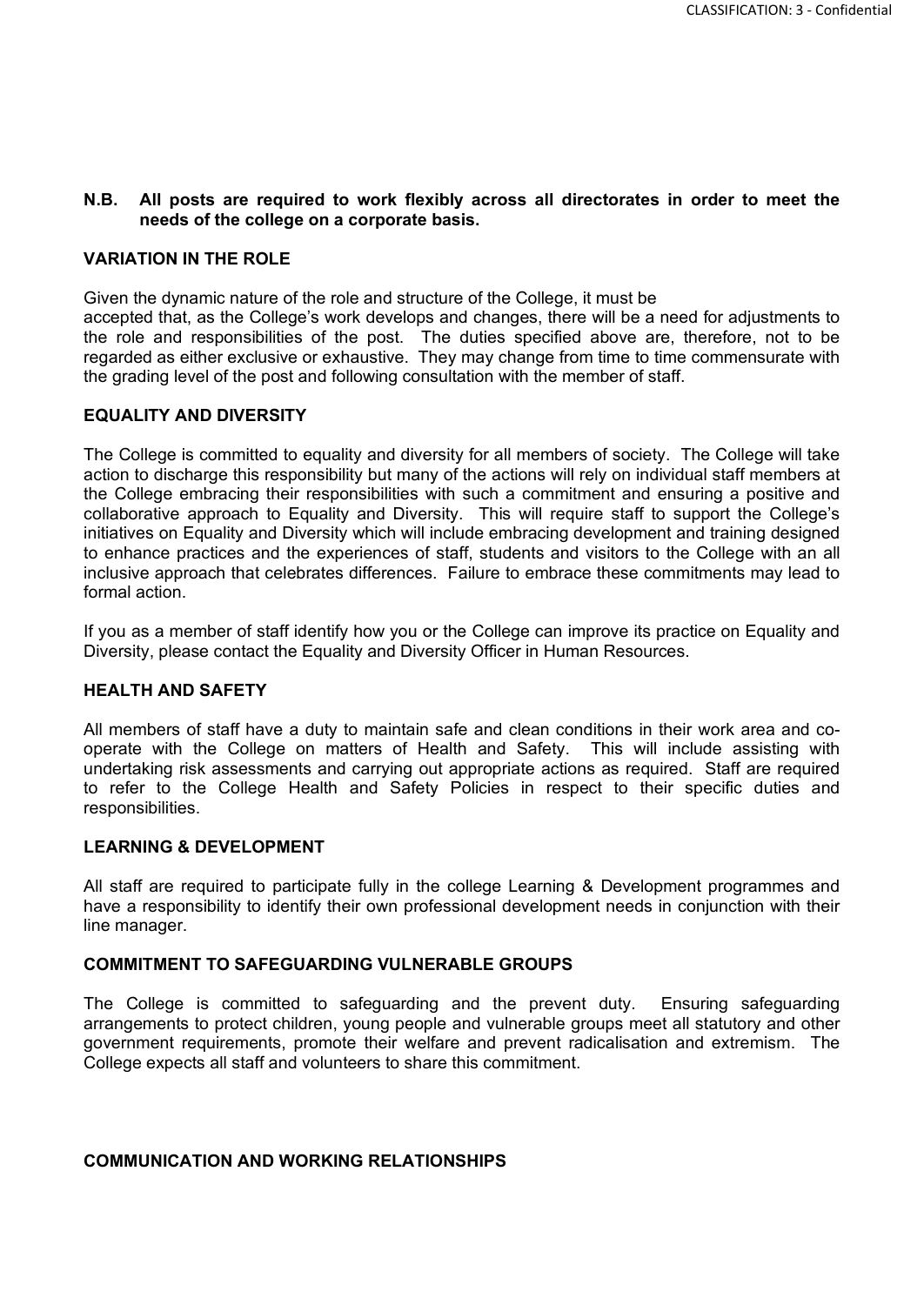### **Internal Communication/Working Relationships**

Liaison with:

Complete Accordingly

### **Membership of College Groups**

Complete Accordingly

### **External Communication/Working Relationships**

Liaison with:

Complete Accordingly

**This is not an exhaustive list – it is for illustrative purposes only**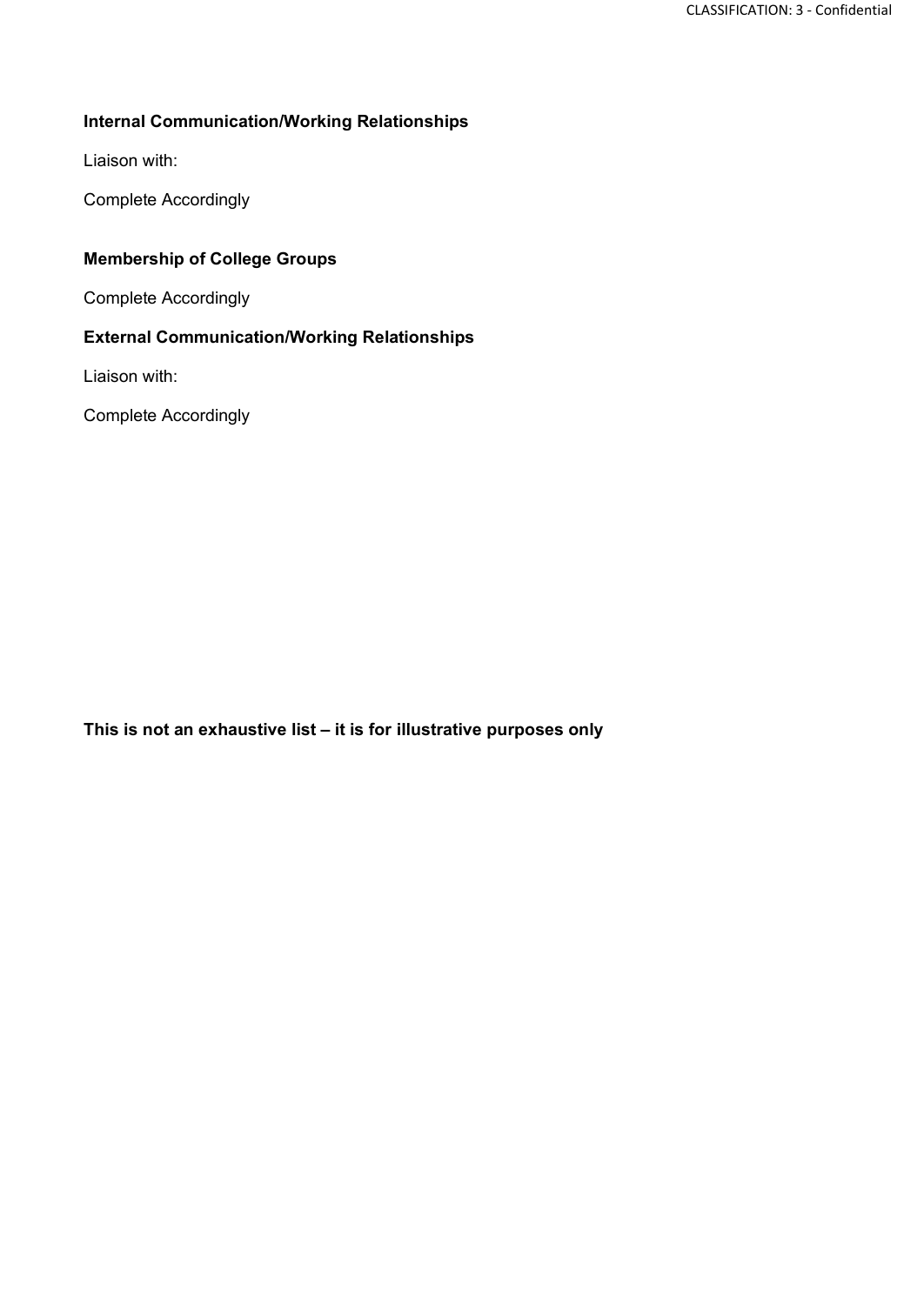|                       | <b>Qualifications</b> | <b>At</b><br><b>Assessed</b><br>(please complete<br>for all criteria) |
|-----------------------|-----------------------|-----------------------------------------------------------------------|
| $1.1$<br>$1.2$        | <b>Essential</b>      |                                                                       |
| $1.3$<br>$1.4$        | <b>Desirable</b>      |                                                                       |
|                       | <b>Experience</b>     |                                                                       |
| $2.1$<br>$2.2$<br>2.3 | <b>Essential</b>      |                                                                       |
| 2.4<br>2.5<br>2.6     | <b>Desirable</b>      |                                                                       |
|                       | <b>Skills</b>         |                                                                       |
| 3.1<br>3.2<br>$3.3\,$ | <b>Essential</b>      |                                                                       |
| $3.4$<br>$3.5$        | <b>Desirable</b>      |                                                                       |
| 3.6<br>3.7            |                       |                                                                       |

### **Blank Person Specification KNOWLEDGE, SKILLS AND EXPERIENCE REQUIRED**

#### **Key: Assessed at**

- **A Application**
- **I Interview**
- **P Presentation**
- **T Test**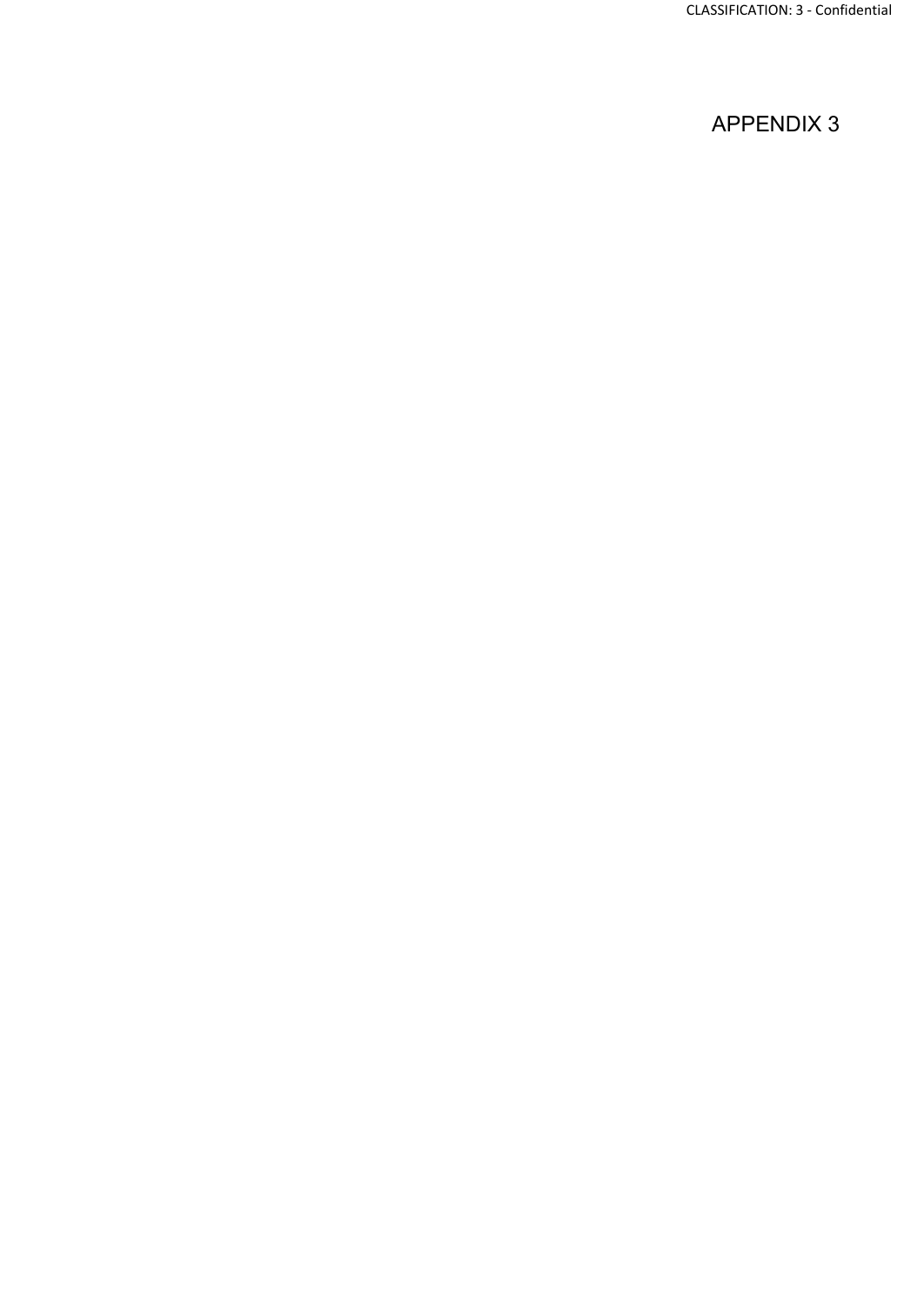#### **Request to Fill Vacant Posts 2021 – FORM NUMBER**

This form must be completed by the Head of School/Service for the following;

| absences)                                | Direct staff replacements (to cover leavers or |
|------------------------------------------|------------------------------------------------|
|                                          | To extend the existing contracts or casual or  |
| agency members of staff for another term | To bring in a PGCE student placement /         |
| work placement / volunteer               |                                                |

Any incomplete forms will not be authorised.

Job Description and person specs must be attached for direct replacements or contract extensions to the request to fill along with school utilisation, organisation chart and proposed advert if applicable.

Heads of School must meet and discuss the budget requirements with the appropriate Finance Manager/Finance Business Partner

Forms will be discussed at a College Management panel on a Wednesday.

All staff will be required to undertake pre-employment checks with HR prior to commencement.

#### **Details of Proposed Post**

| Date of Request____________________________Person Completing Request: _____________________________ |        |                                               |        |                                                                                                |                            |  |  |
|-----------------------------------------------------------------------------------------------------|--------|-----------------------------------------------|--------|------------------------------------------------------------------------------------------------|----------------------------|--|--|
|                                                                                                     |        |                                               |        |                                                                                                |                            |  |  |
| School/Service______________________________                                                        |        |                                               |        |                                                                                                |                            |  |  |
|                                                                                                     |        |                                               |        |                                                                                                |                            |  |  |
|                                                                                                     |        | Proposed Grade: _____________________________ |        | Term required:                                                                                 | ONE<br>TWO<br><b>THREE</b> |  |  |
| No. contract hours per week                                                                         |        |                                               |        |                                                                                                |                            |  |  |
|                                                                                                     |        |                                               |        | No. teaching hours per term: __________________No. teaching hours per annum: _________________ |                            |  |  |
|                                                                                                     |        |                                               |        |                                                                                                |                            |  |  |
| Reason for request:                                                                                 |        |                                               |        |                                                                                                |                            |  |  |
| Replacement                                                                                         | $\Box$ | Sabbatical leave                              | $\Box$ | Unpaid Leave<br>$\Box$                                                                         | Sick Leave<br>□            |  |  |
| Study Leave                                                                                         | $\Box$ | Maternity Leave                               | $\Box$ | Additional Workload <b>□</b>                                                                   | Contract Extension □       |  |  |
| Other (please specify) $\Box$                                                                       |        |                                               |        |                                                                                                |                            |  |  |
|                                                                                                     |        |                                               |        |                                                                                                |                            |  |  |
|                                                                                                     |        |                                               |        |                                                                                                |                            |  |  |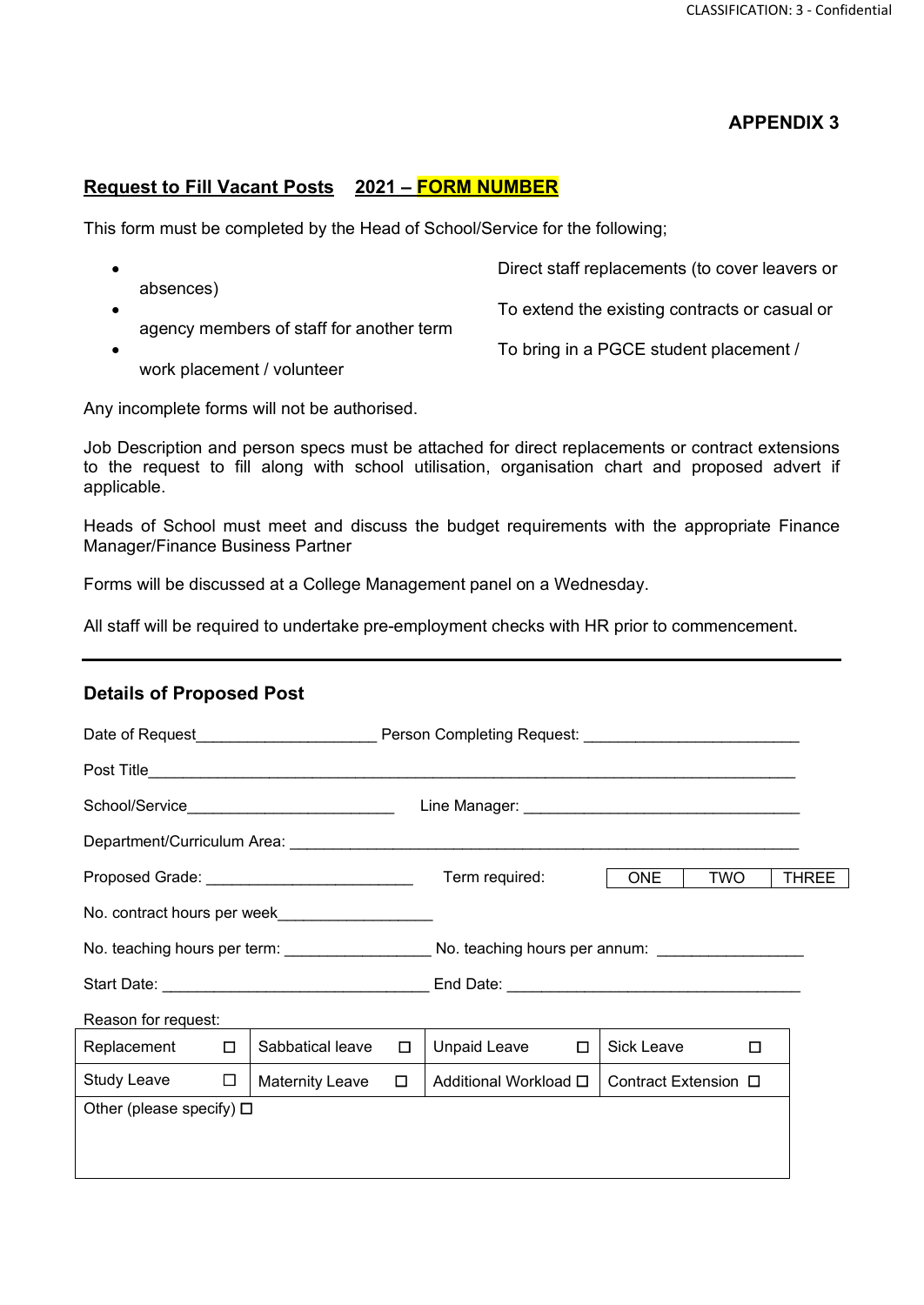Name of previous post holder: \_\_\_\_\_\_\_\_\_\_\_\_\_\_\_\_\_\_\_\_\_\_\_\_\_\_\_\_\_\_\_\_\_\_\_\_\_\_\_\_\_\_\_\_\_\_\_\_\_\_\_\_\_\_\_\_\_\_\_

Date post falls vacant: \_\_\_\_\_\_\_\_\_\_\_\_\_\_\_\_\_\_\_\_\_\_\_\_\_\_\_\_\_\_\_\_\_\_\_\_\_\_\_\_\_\_\_\_\_\_\_\_\_\_\_\_\_\_\_\_\_\_\_\_\_\_\_\_\_

Type of contract (please select one from each group)

| <b>DBS Disclosure (please select the appropriate Disclosure status)</b>                                                                                                                                                        |  |                                      |                                    |                      | D                     |    |  |
|--------------------------------------------------------------------------------------------------------------------------------------------------------------------------------------------------------------------------------|--|--------------------------------------|------------------------------------|----------------------|-----------------------|----|--|
| Eull Year post be filled 5ull Time res □ Permanent □ □ MSP<br>Child Workigree □ Adult Workforce □ Both □ (usually only regulated for LLDD and ALS)                                                                             |  |                                      | Permanent                          | $\Box$               | <b>MSP</b>            | □  |  |
| Frent please buttline reasonst Time                                                                                                                                                                                            |  | О                                    | support staff)<br><b>Temporary</b> | П                    | <b>Support Staff</b>  | □  |  |
|                                                                                                                                                                                                                                |  |                                      | Casual / Agency                    | $\Box$               | <b>Teaching Staff</b> | 0. |  |
| Will this post be filled by a<br>$\Box$ Yes<br><b>Casual Employee:</b><br>If YES go to section 2                                                                                                                               |  |                                      |                                    | $\Box$ No            |                       |    |  |
| $\Box$ Yes<br>Will this post be filled by an<br><b>Agency Provision:</b><br>If YES go to section 3                                                                                                                             |  |                                      |                                    | $\Box$ No            |                       |    |  |
| Are you seeking to place a;                                                                                                                                                                                                    |  |                                      |                                    |                      |                       |    |  |
| <b>PGCE Student</b><br>$\Box$ Yes                                                                                                                                                                                              |  |                                      |                                    |                      | $\Box$ No             |    |  |
| <b>Work Placement</b>                                                                                                                                                                                                          |  | $\Box$ Yes                           |                                    |                      | $\Box$ No             |    |  |
| <b>Volunteer</b><br>$\Box$ Yes                                                                                                                                                                                                 |  |                                      |                                    | $\Box$ No            |                       |    |  |
| If YES go to section 4                                                                                                                                                                                                         |  |                                      |                                    |                      |                       |    |  |
| Will this post be filled by an<br><b>Off Payroll Worker:</b>                                                                                                                                                                   |  | $\Box$ Yes<br>If YES go to section 5 |                                    | $\Box$ No            |                       |    |  |
| <b>5. 1. APPRENTICE</b>                                                                                                                                                                                                        |  |                                      |                                    |                      |                       |    |  |
| Apprentice in ________                                                                                                                                                                                                         |  |                                      |                                    |                      |                       |    |  |
| Qualification Network and Contract to the Contract of the Contract of the Contract of the Contract of the Contract of the Contract of the Contract of the Contract of the Contract of the Contract of the Contract of the Cont |  |                                      |                                    |                      |                       |    |  |
| Duration of Apprenticeship _<br>Can this Apprenticeship be delivered at TCC? □ Yes □ No<br>Does the College have the appropriate Assessor in place? $\Box$ Yes $\Box$ No                                                       |  |                                      |                                    |                      |                       |    |  |
| Is the Recruiting Manager aware of the requirements of the apprenticeship (regular reviews /<br>20% off the job)                                                                                                               |  |                                      |                                    | $\Box$ Yes $\Box$ No |                       |    |  |
| <b>Recruiting Manager</b>                                                                                                                                                                                                      |  |                                      |                                    |                      |                       |    |  |
|                                                                                                                                                                                                                                |  |                                      | $_{\text{date}}$                   |                      |                       |    |  |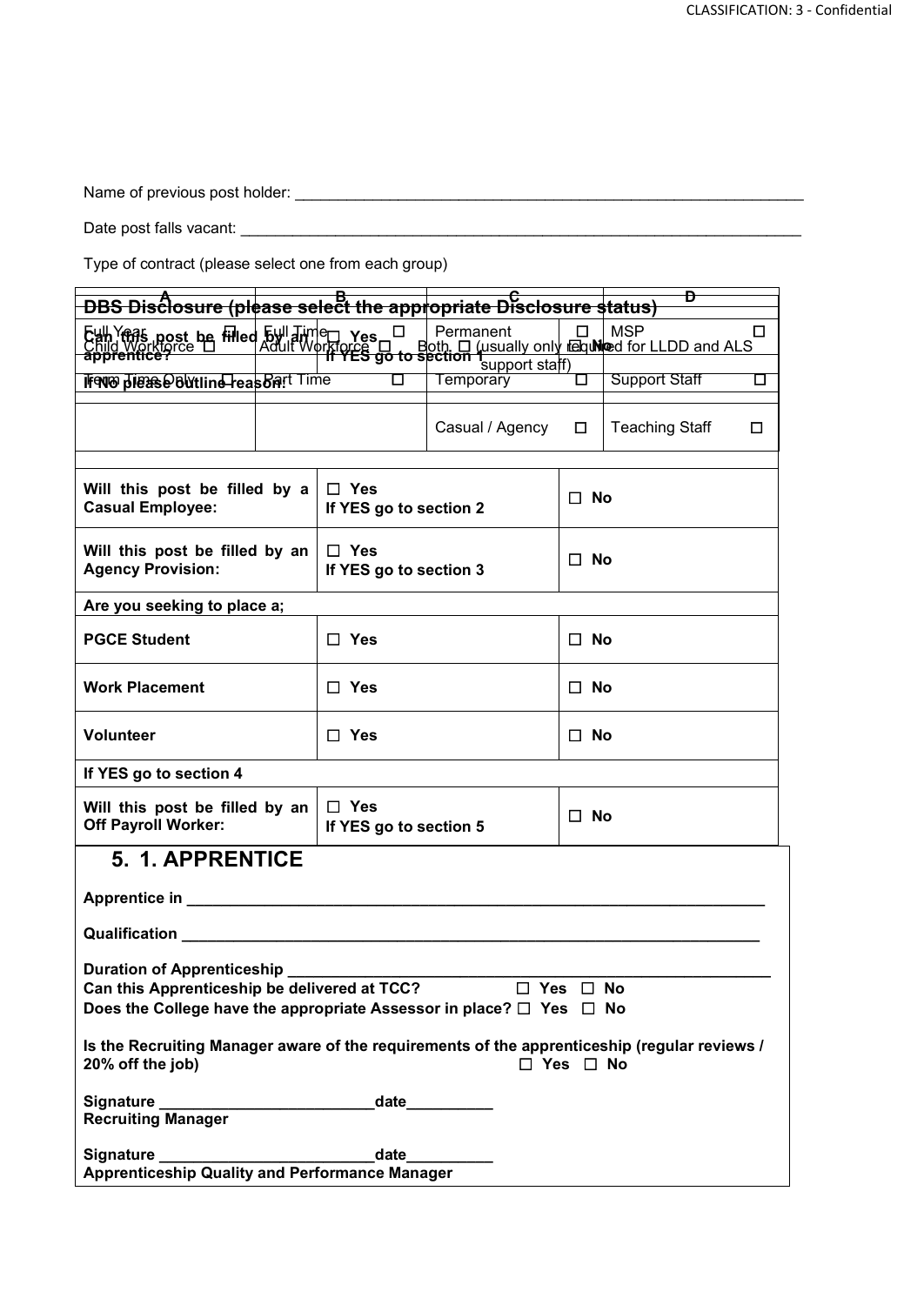| <b>2. CASUAL EMPLOYEE</b>                                                                                                                                                                                                      |     |            |
|--------------------------------------------------------------------------------------------------------------------------------------------------------------------------------------------------------------------------------|-----|------------|
|                                                                                                                                                                                                                                |     |            |
|                                                                                                                                                                                                                                |     |            |
| Teaching Qualification: ____________________________Date Qual. Received: __________________________                                                                                                                            |     |            |
| <b>3. AGENCY PROVISION</b>                                                                                                                                                                                                     |     |            |
|                                                                                                                                                                                                                                |     |            |
|                                                                                                                                                                                                                                |     |            |
|                                                                                                                                                                                                                                |     |            |
|                                                                                                                                                                                                                                |     |            |
| Number of Teaching hours per term: Number of Teaching and the control of the control of the control of the control of the control of the control of the control of the control of the control of the control of the control of |     |            |
| 4. PGCE STUDENT / WORK PLACEMENT / VOLUNTEER                                                                                                                                                                                   |     |            |
|                                                                                                                                                                                                                                |     |            |
|                                                                                                                                                                                                                                |     |            |
|                                                                                                                                                                                                                                |     |            |
| Reasons                                                                                                                                                                                                                        | for | Placement: |
|                                                                                                                                                                                                                                |     |            |
|                                                                                                                                                                                                                                |     |            |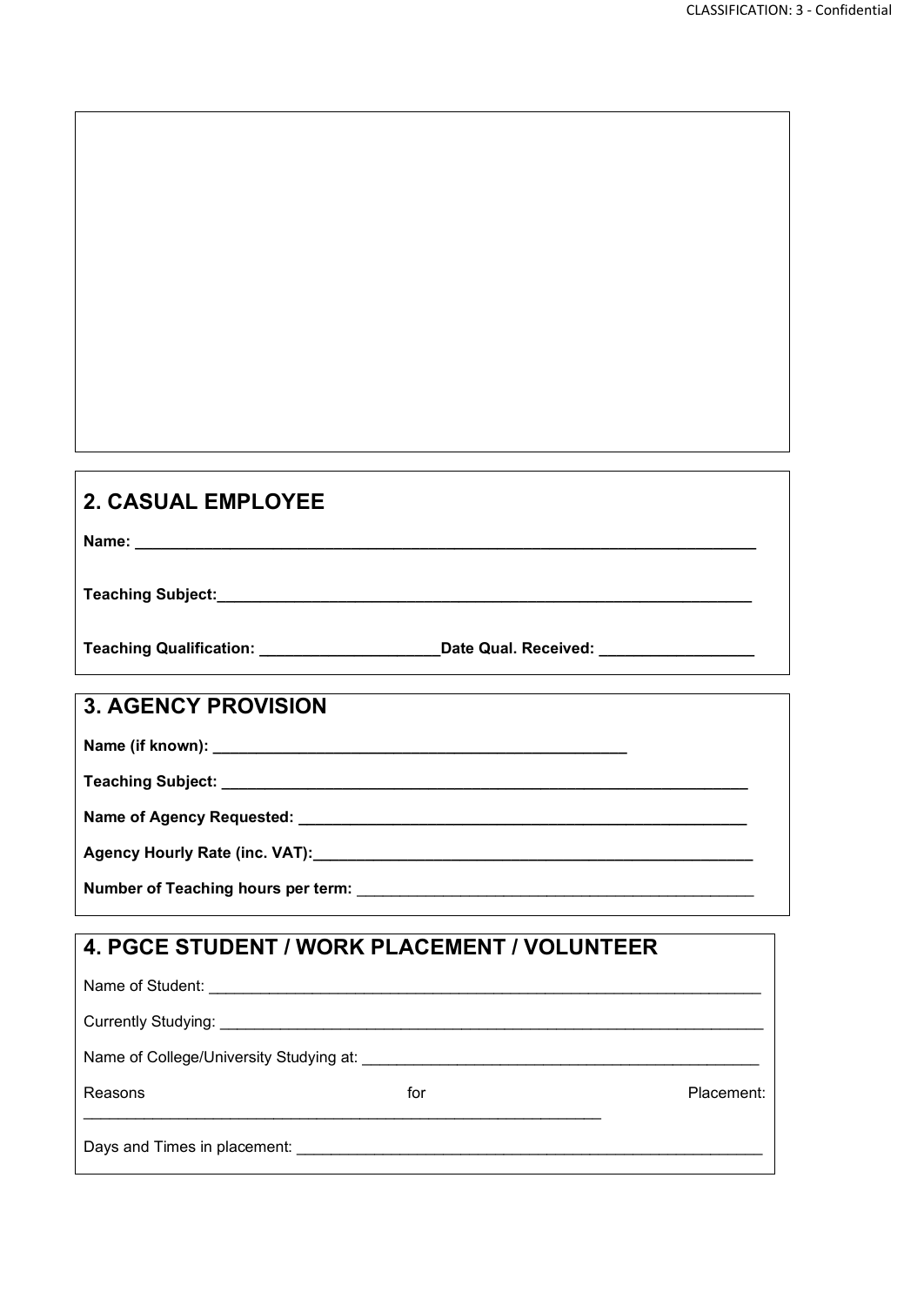| $\vert$ 4. CONTINUED                                                                                                      |
|---------------------------------------------------------------------------------------------------------------------------|
| Start Date of Placement: Start Date of Placement:                                                                         |
| End Date of Placement: <b>Container and Date of Placement: Container and Date of Placement:</b>                           |
| Name of Mentor/Supervisor: Name of Mentor/Supervisor:                                                                     |
| Outline of training / Mentoring through placemen                                                                          |
| All work placements/PGCE students/volunteers are required to produce a CV as part of a<br>pre-employment meeting with HR. |
| If any placement is to last longer than 4 weeks an enhanced DBS is required.                                              |

| 5. OFF PAYROLL WORKER ONLY (IR35 Regulations)                                                                                                                                                                                            |                  |     |  |                          |  |  |  |
|------------------------------------------------------------------------------------------------------------------------------------------------------------------------------------------------------------------------------------------|------------------|-----|--|--------------------------|--|--|--|
| <b>Name:</b> <u>Name:</u> Name: 2008. 2008. 2008. 2008. 2008. 2008. 2008. 2008. 2008. 2008. 2008. 2008. 2008. 2008. 2008. 2008. 2008. 2008. 2008. 2008. 2008. 2008. 2008. 2008. 2008. 2008. 2008. 2008. 2008. 2008. 2008. 2008. 2008. 20 |                  |     |  |                          |  |  |  |
| How are they providing their services?<br>• As a limited Company<br>As a partnership<br>$\bullet$<br>Through another individual<br>$\bullet$<br>As a sole trader<br>$\bullet$                                                            | П<br>П<br>П<br>П |     |  |                          |  |  |  |
| <b>Workers</b>                                                                                                                                                                                                                           |                  |     |  | <b>Responsibilities:</b> |  |  |  |
| Manager responsible for work configuration (when, how, where the work is complete)<br>How worker will be paid:                                                                                                                           |                  |     |  |                          |  |  |  |
| Does engagement include any benefits<br>or reimbursement for expenses:                                                                                                                                                                   | $\Box$           | Yes |  | <b>No</b>                |  |  |  |

### **For Completion by Financial Controller:**

| <b>FINANCE OFFICE</b>                 | <b>EXTERNAL FUNDING BODY / PROJECT</b>                                                          |
|---------------------------------------|-------------------------------------------------------------------------------------------------|
| Budget Provision $\Box$ Yes $\Box$ No |                                                                                                 |
| levy?<br>$\Box$ Yes $\Box$ No         | Are there any training costs attached to this post which will be funded from the Apprenticeship |
| Training Costs: Annual                | Monthly __________________________________                                                      |
| Comments                              |                                                                                                 |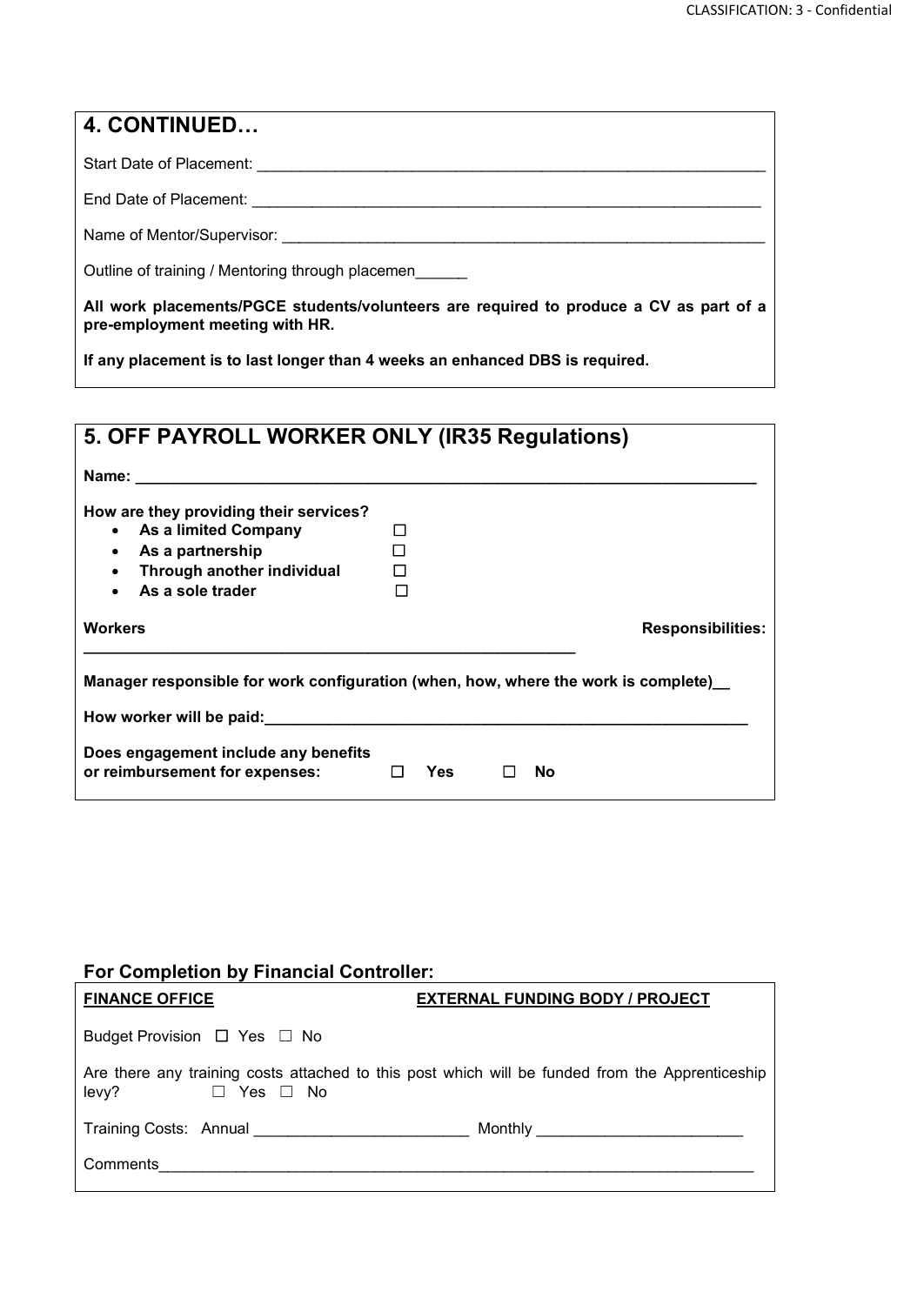| <b>Cost Centre</b>                                                                              |                      |                                 |           |  |  | A/C Code                                 |                                                                                                    |  |  |  |
|-------------------------------------------------------------------------------------------------|----------------------|---------------------------------|-----------|--|--|------------------------------------------|----------------------------------------------------------------------------------------------------|--|--|--|
|                                                                                                 |                      |                                 |           |  |  |                                          |                                                                                                    |  |  |  |
|                                                                                                 |                      |                                 |           |  |  |                                          |                                                                                                    |  |  |  |
|                                                                                                 | <b>HR DEPARTMENT</b> |                                 |           |  |  | Comments - Deputy Principal (Finance and |                                                                                                    |  |  |  |
|                                                                                                 |                      |                                 |           |  |  | <b>Resources)</b>                        |                                                                                                    |  |  |  |
|                                                                                                 | Salary Min £ Max £   |                                 |           |  |  |                                          |                                                                                                    |  |  |  |
|                                                                                                 |                      |                                 |           |  |  |                                          | All forms should be handed to appropriate Manager (Principal Professional and Vocational/Principal |  |  |  |
| South Shields Marine School /Deputy Principal Finance & Resources/Director of External Funding) |                      |                                 |           |  |  |                                          |                                                                                                    |  |  |  |
|                                                                                                 |                      |                                 |           |  |  |                                          |                                                                                                    |  |  |  |
| Signed:                                                                                         | completing request)  |                                 |           |  |  |                                          |                                                                                                    |  |  |  |
|                                                                                                 |                      |                                 |           |  |  |                                          |                                                                                                    |  |  |  |
|                                                                                                 | <b>Authorisation</b> |                                 |           |  |  |                                          |                                                                                                    |  |  |  |
| <b>Head</b>                                                                                     |                      |                                 | <b>of</b> |  |  |                                          |                                                                                                    |  |  |  |
|                                                                                                 |                      | <b>Service/Department's</b>     |           |  |  |                                          |                                                                                                    |  |  |  |
| <b>Name</b>                                                                                     |                      |                                 |           |  |  |                                          |                                                                                                    |  |  |  |
| <b>Signature</b>                                                                                |                      |                                 |           |  |  |                                          |                                                                                                    |  |  |  |
|                                                                                                 |                      |                                 |           |  |  |                                          |                                                                                                    |  |  |  |
| <b>Date</b>                                                                                     |                      |                                 |           |  |  |                                          |                                                                                                    |  |  |  |
| <b>Financial</b>                                                                                |                      | <b>Controller</b>               |           |  |  |                                          |                                                                                                    |  |  |  |
| <b>Name</b>                                                                                     |                      |                                 |           |  |  |                                          |                                                                                                    |  |  |  |
| <b>Signature</b>                                                                                |                      |                                 |           |  |  |                                          |                                                                                                    |  |  |  |
|                                                                                                 |                      |                                 |           |  |  |                                          |                                                                                                    |  |  |  |
| <b>Date</b>                                                                                     |                      |                                 |           |  |  |                                          |                                                                                                    |  |  |  |
|                                                                                                 |                      | <b>Principal /Director Name</b> |           |  |  |                                          |                                                                                                    |  |  |  |
| <b>Signature</b>                                                                                |                      |                                 |           |  |  |                                          |                                                                                                    |  |  |  |
|                                                                                                 |                      |                                 |           |  |  |                                          |                                                                                                    |  |  |  |
| <b>Date</b>                                                                                     |                      |                                 |           |  |  |                                          |                                                                                                    |  |  |  |
| <b>Chief</b>                                                                                    |                      | <b>Executives</b>               |           |  |  |                                          |                                                                                                    |  |  |  |
| <b>Signature</b>                                                                                |                      |                                 |           |  |  |                                          |                                                                                                    |  |  |  |
|                                                                                                 |                      |                                 |           |  |  |                                          |                                                                                                    |  |  |  |
| <b>Date</b>                                                                                     |                      |                                 |           |  |  |                                          |                                                                                                    |  |  |  |

### **APPROVED** ☐ **NOT APPROVED** ☐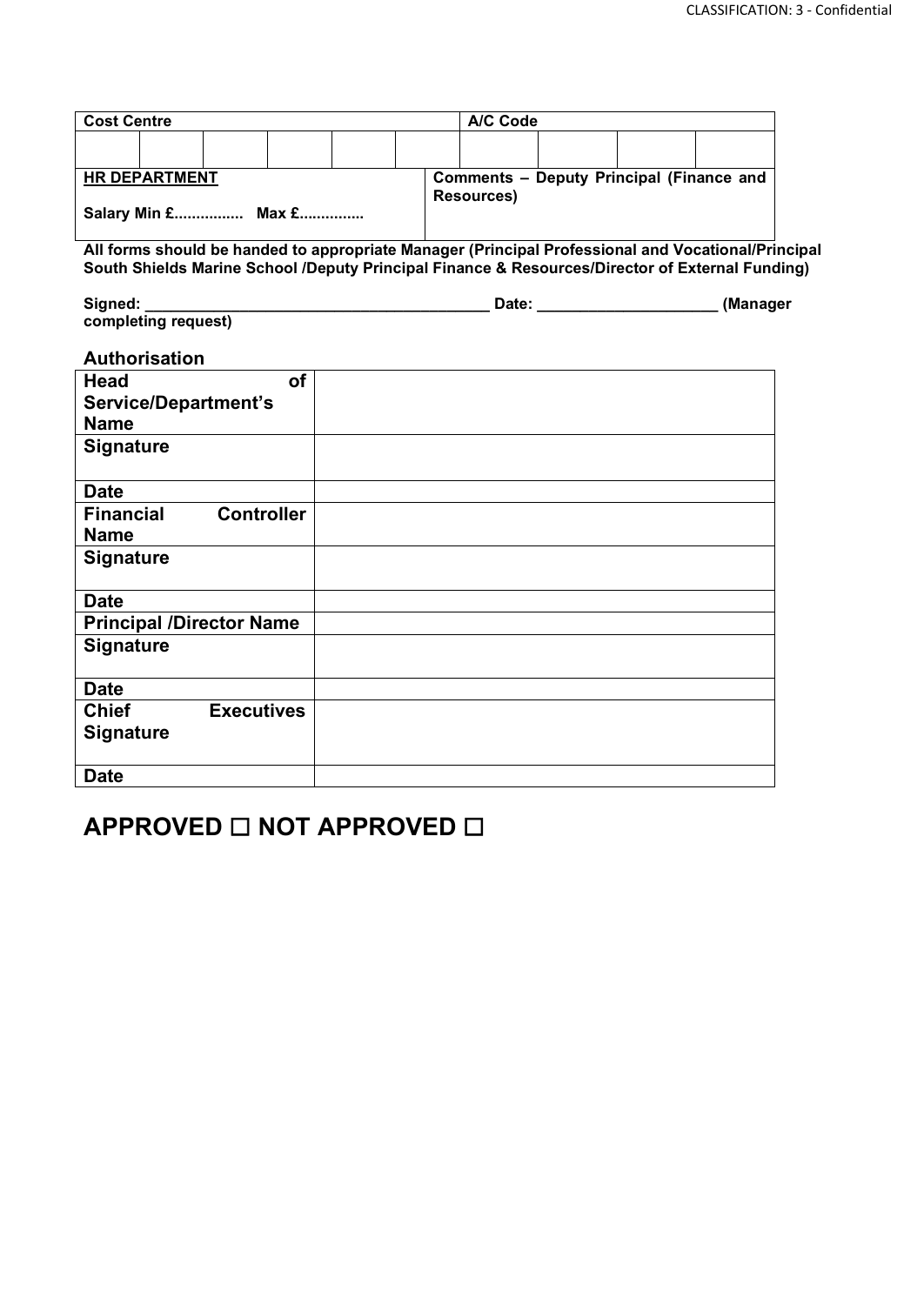### Business Case for New / Additional Roles

**School/Department:**

**Prepared by:** (Lead Manager)

**Date:**

TABLE OF CONTENTS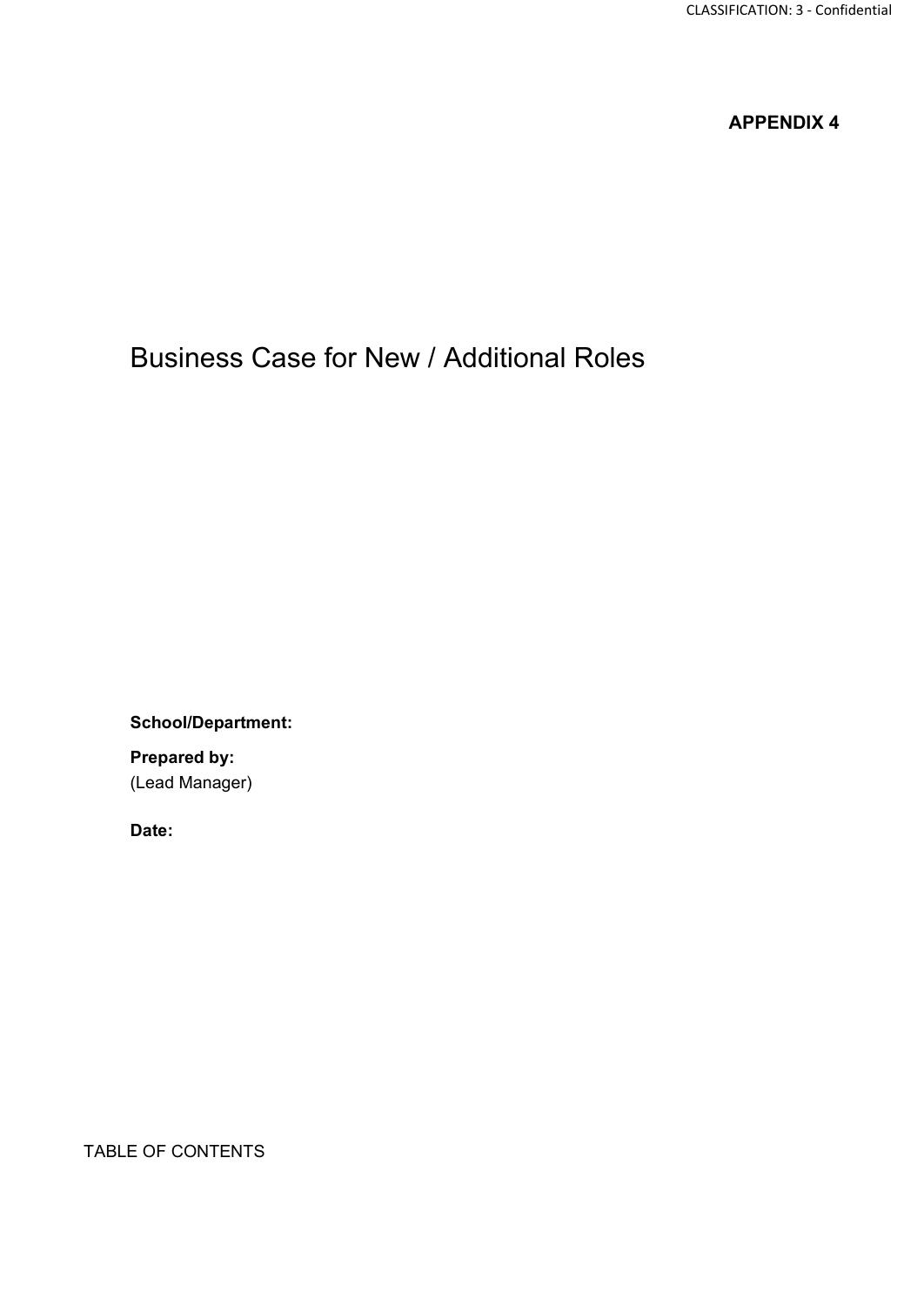- 1. Details of Proposed Post<br>1.1 Introduction
- 1.1 Introduction<br>2 The reasons
- 2. The reasons for the new / additonal post<br>3. Finance Information..................................
- 3. Finance Information…………………………………………………………………….
- 4. Timescales……………………………………………………………………………… 5. Risks…………………………………………………………………………………….

Appendices

### **1. Details of Proposed Post**

Date of Request\_\_\_\_\_\_\_\_\_\_\_\_\_\_\_\_ Person Completing Request: \_\_\_\_\_\_\_\_\_\_\_\_\_\_\_\_\_\_\_\_\_

Post Title \_\_\_\_\_\_\_\_\_\_\_\_\_\_\_\_\_\_\_\_\_\_\_\_\_\_\_\_\_\_\_\_\_\_\_\_\_\_\_\_\_\_\_\_\_\_\_\_\_\_\_\_\_\_\_\_\_\_\_\_\_\_\_\_\_\_\_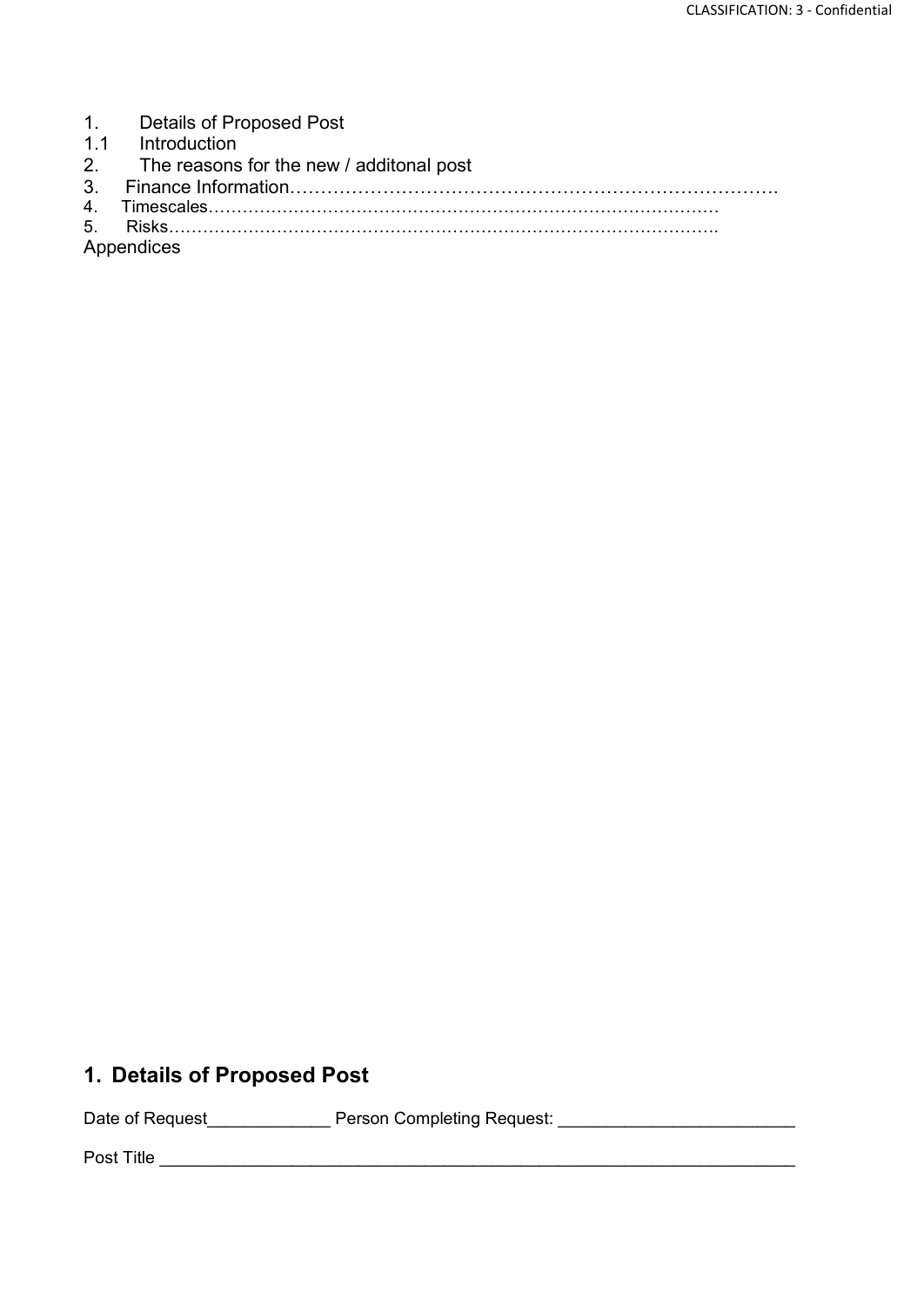| School/Service<br><u> Communication</u>                                                                        |                |            |            |              |
|----------------------------------------------------------------------------------------------------------------|----------------|------------|------------|--------------|
| Department/Curriculum Area:                                                                                    |                |            |            |              |
| Proposed Grade: The Contract of the Contract of the Contract of the Contract of the Contract of the Contract o | Term required: | <b>ONE</b> | <b>TWO</b> | <b>THREE</b> |
| No. contract hours per week                                                                                    |                |            |            |              |
| No. teaching hours per term:                                                                                   |                |            |            |              |
| Start Date:                                                                                                    | End Date:      |            |            |              |

Type of contract (please select one from each group)

|                        |      |                  |      | DRS Discheure (please select the appropriate Disclosure statud) |                  |              | 1.1  |
|------------------------|------|------------------|------|-----------------------------------------------------------------|------------------|--------------|------|
| Full                   | ∕ear | Full             | ⊺ime | Permanent                                                       | <b>MSP</b>       |              |      |
| <b>Enild Workforce</b> |      | -Adult Workforce |      | $\Box$ Both $\Box$ (usually only required for LLDD              |                  |              | Intr |
| <b>TRAMALSTime</b>     | Only | Part             | Time | ⊺emporary                                                       | Support          | <b>Staff</b> | odu  |
|                        |      |                  |      | support staff                                                   |                  |              | ctio |
|                        |      |                  |      |                                                                 | <u> Feaching</u> | <b>Staff</b> |      |
|                        |      |                  |      | Casual L                                                        |                  |              |      |

*Give a brief statement on your proposed new/additional roles:*

*This paper sets out the proposed case for new/additional posts within the Department/School to reflect the changing requirements in accordance with (reason).*

### **2. The Reasons for the New / Additional Post**

Set out why the new additional post is required, outlining the impact on student experience and financial viability. Include any data/information (or refer to additional documents or appendices) that support your reasons for this request.

*Examples:*

- An increase in student numbers
- A new course not included in the curriculum plan
- Over utilisation of current staff

**Ensure that you are aware of any other areas within the College that may undertake similar roles.**

**Evidence discussions with other heads regarding staff in their areas supporting the delivery.**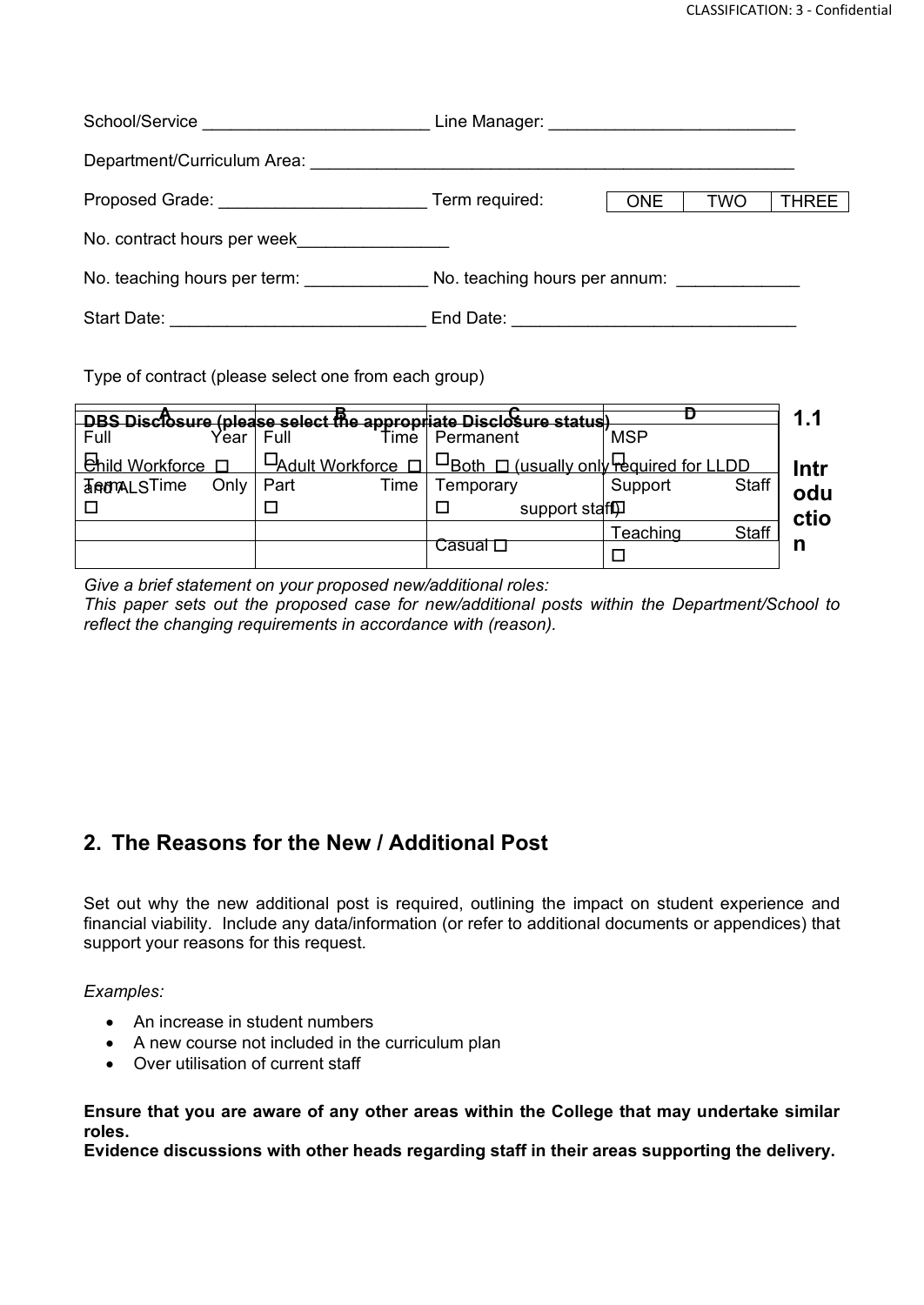Full details of the following must always be included:

- current student numbers for similar courses
- Course details in full
- Student enrolments
- Student retention
- Student success rates
- Extra income generated
- Costs for staff
- Costs for Resources/licenses
- Full details of post (permanent/temporary) (full time/part time) including annual teaching hours if applicable.

### **3. Finance Information**

Set out full financial information following discussions with appropriate Finance Business Partner/Finance Manager. This section must be signed by the appropriate finance contact.

| COSIS TOT DOST TOT CUITENT VEAL    |          |                   |     |     |          |         |                    |
|------------------------------------|----------|-------------------|-----|-----|----------|---------|--------------------|
| Salary scale                       | Starting | Salary            | for | the | NI Costs | Pension | <b>Total Costs</b> |
|                                    | point    | remainder of year |     |     | Costs    |         |                    |
|                                    |          | £                 |     |     | £        | £       | £                  |
|                                    |          |                   |     |     |          |         |                    |
|                                    |          |                   |     |     |          |         |                    |
| Costs for Resources - non staffing |          |                   |     |     |          |         |                    |
| Resource                           |          |                   | £   |     |          |         |                    |
|                                    |          |                   |     |     |          |         |                    |
| Resource                           |          |                   | £   |     |          |         |                    |
|                                    |          |                   |     |     |          |         |                    |
| Resource                           |          |                   | £   |     |          |         |                    |
| <b>Total cost of Resources</b>     |          |                   | £   |     |          |         |                    |
|                                    |          |                   |     |     |          |         |                    |
| <b>Additional Income Generated</b> |          |                   |     |     |          |         |                    |

Costs for post for current year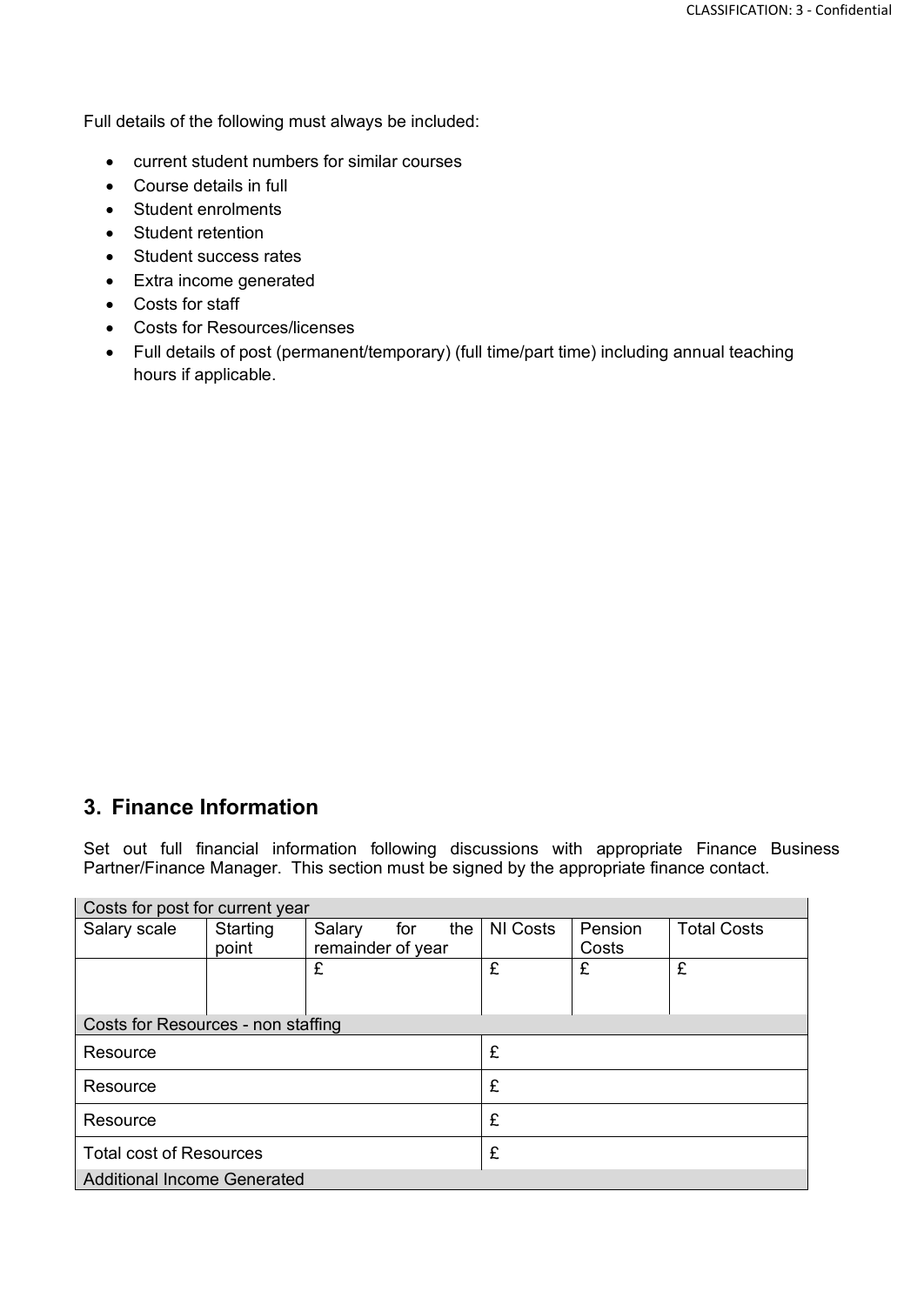| Full Details of additional income to be included                                                    |  |                                         |
|-----------------------------------------------------------------------------------------------------|--|-----------------------------------------|
| <b>Contribution Rate</b>                                                                            |  |                                         |
|                                                                                                     |  |                                         |
| <b>Current Budget information</b>                                                                   |  |                                         |
| <b>Cost Centre</b>                                                                                  |  |                                         |
| A/C code                                                                                            |  |                                         |
| Are there training costs attached to this post which<br>will be funded from the Apprenticeship Levy |  | Please outline details: Annual/monthly? |
| Finance Contact's name                                                                              |  |                                         |
| Finance contact's signature                                                                         |  |                                         |
| Date                                                                                                |  |                                         |

### **4. Timescales**

Set out the timescales for the course commencing, include details of timescales for recruitment of staff.

### **5. Risks**

- Assess the risk of appointment being declined
- Other aspects that may depend on the successful outcome of this request.
- Risks associated with this request ie additional staffing for PPC resources etc

| Head<br>of                        |  |
|-----------------------------------|--|
| Service/Department's Name         |  |
| Signature                         |  |
|                                   |  |
|                                   |  |
| Date                              |  |
| Principal/Director/Business       |  |
| <b>Operations Manager's Name</b>  |  |
| Signature                         |  |
|                                   |  |
|                                   |  |
| Date                              |  |
| <b>Chief Executives Signature</b> |  |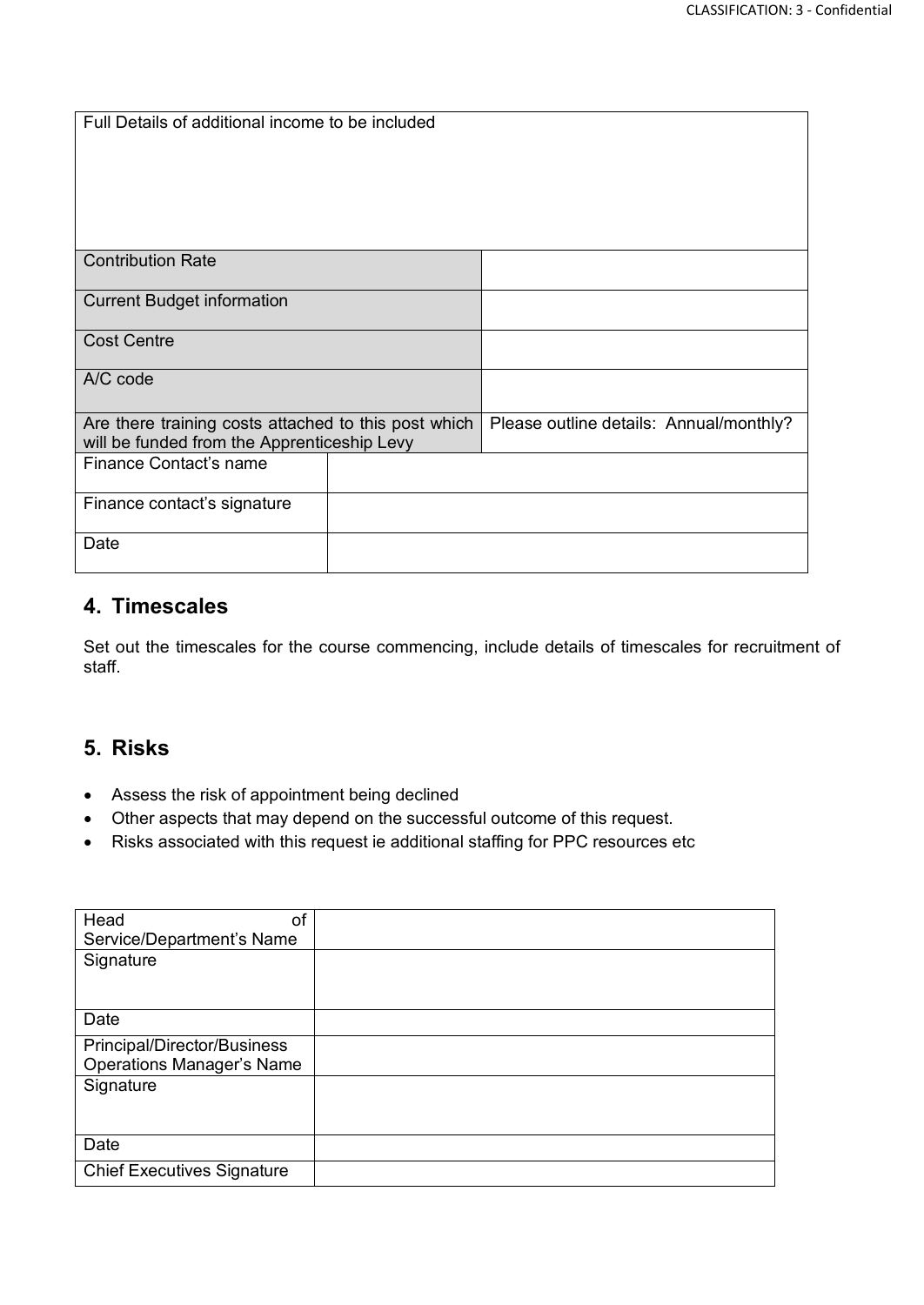| Date |  |
|------|--|

### **Appendices**

Current Utilisation Course Proposal Confirmation of Student enrolments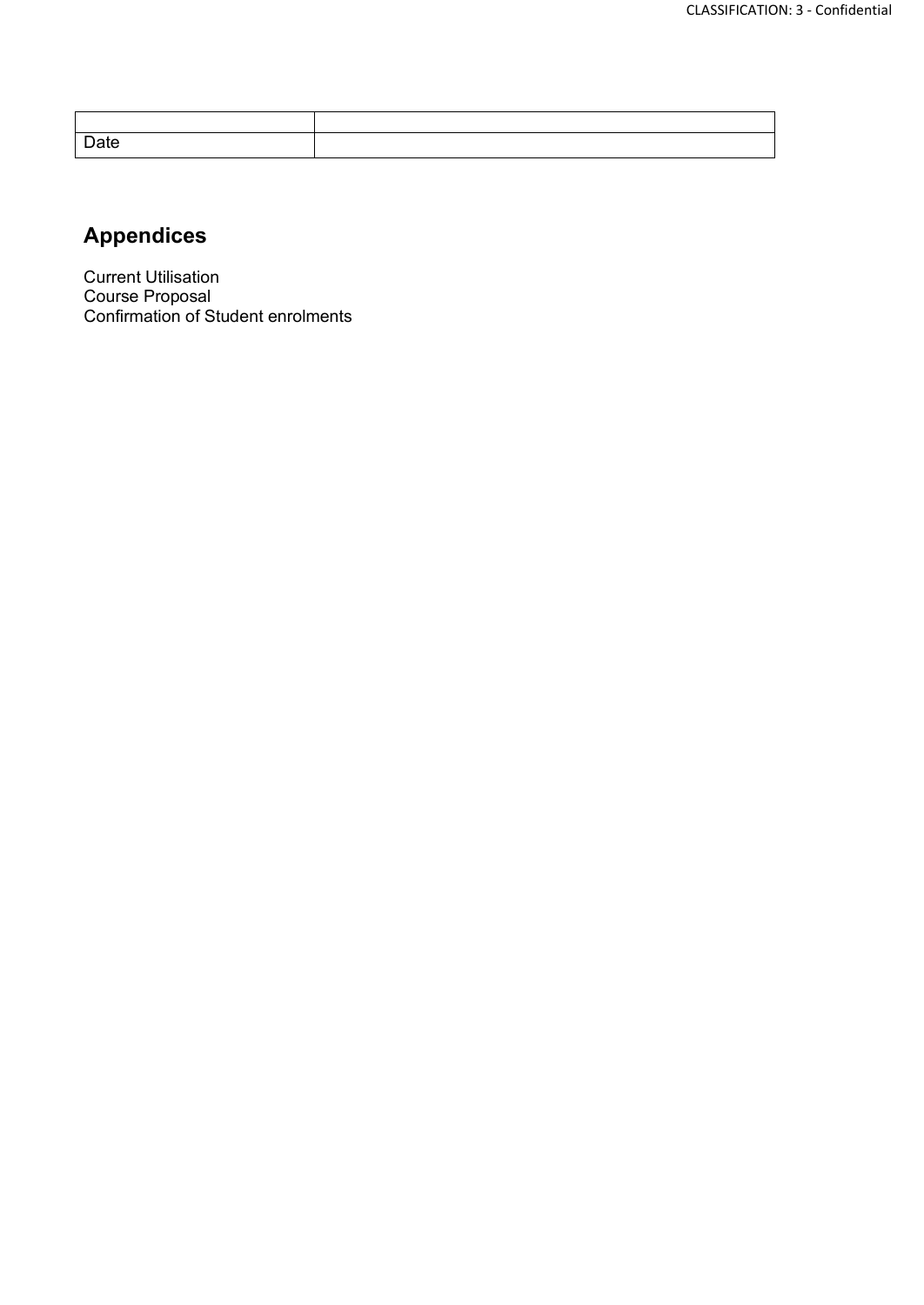### **DBS Guidance Information**

### **1. Introduction**

As all staff who work at Tyne Coast College have access to learners under the age of 18 or people of any age who may be vulnerable for other reasons All employees will require an enhanced disclosure check, with the appropriate barred list check.

DBS checks trawl information held on the Police National Computer and records held by the Department for Education and Skills to help organisations assess the suitability of candidates.

Individual organisations still retain the right to make the decision whether or not to appoint a person after taking into consideration all relevant information.

A criminal conviction should not debar a person from gaining employment within the College, the weight given to the conviction will depend on a number of factors, including:

- □ The nature of the offence
- □ The age of the applicant at the time the offence was committed
- The applicants subsequent record
- How relevant the offence is to the post applied for
- Under no circumstances will an appointment be made if a person is on the barred list for the area where work has been checked.

The DBS usually issues Enhanced Disclosures within 4 weeks.

#### **2. Agency Workers**

The Agency providing workers will be expected to produce details of an enhanced DBS certificate with appropriate barred list checks prior to commencing work for the college. If they cannot produce evidence of such a check, a new check should be made before employees are appointed.

#### **3. Employees Recruited from Abroad**

Employees recruited from abroad should be subject to the necessary police checks in line with that country's justice system and UK requirements.

DBS advice is available for organisations recruiting employees from abroad, including the availability of criminal record information in other countries.

For further information please visit the government website for guidance on carrying out a DBS check for overseas applicants - https://www.gov.uk/government/publications/criminalrecords-checks-for-overseas-applicants

#### **4. DBS Code of Practice**